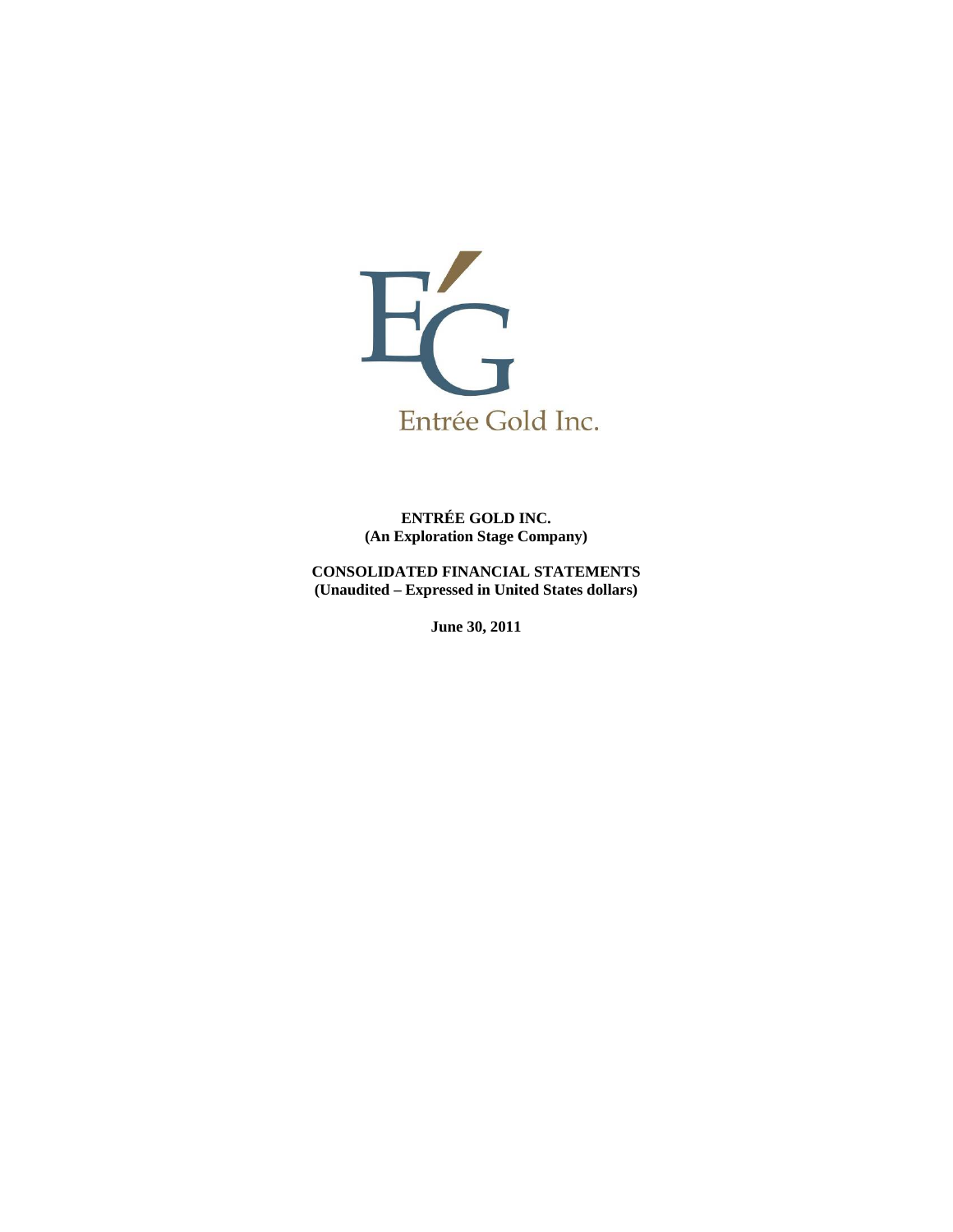(An Exploration Stage Company) CONSOLIDATED BALANCE SHEETS (Unaudited - Expressed in United States dollars)

|                                                                                                                                           |                           | June 30,<br>2011 | December 31,<br>2010 |
|-------------------------------------------------------------------------------------------------------------------------------------------|---------------------------|------------------|----------------------|
| <b>ASSETS</b>                                                                                                                             |                           |                  |                      |
| <b>Current</b>                                                                                                                            |                           |                  |                      |
| Cash                                                                                                                                      | \$                        | 15,278,670       | \$<br>21,296,169     |
| Receivables                                                                                                                               |                           | 250,435          | 309,079              |
| Prepaid expenses                                                                                                                          |                           | 692,041          | 1,140,253            |
| Total current assets                                                                                                                      |                           | 16,221,146       | 22,745,501           |
| Investments (Note 5)                                                                                                                      |                           | 2,976,307        | 5,564,502            |
| Equipment (Note 6)                                                                                                                        |                           | 896,132          | 766,309              |
| Mineral property interests (Note 7)                                                                                                       |                           | 53,700,385       | 51,977,982           |
| Other assets                                                                                                                              |                           | 250,510          | 185,287              |
| Equity investment - joint venture (Notes 5 and 7)                                                                                         |                           | 42,327           | 119,517              |
| <b>Total assets</b>                                                                                                                       | $\boldsymbol{\mathsf{S}}$ | 74,086,807       | \$<br>81,359,098     |
| <b>Current</b><br>Accounts payable and accrued liabilities                                                                                | \$                        | 2,749,728        | \$<br>1,477,300      |
| Loans payable to Oyu Tolgoi LLC (Note 8)                                                                                                  |                           | 3,113,622        | 1,783,692            |
| Future income tax liabilities                                                                                                             |                           | 11,745,549       | 14,374,498           |
| <b>Total liabilities</b>                                                                                                                  |                           | 17,608,899       | 17,635,490           |
| <b>Stockholders' equity</b>                                                                                                               |                           |                  |                      |
| Common stock, no par value, unlimited number authorized, (Note 9)<br>114,664,764 (December 31, 2010 - 114,354,925) issued and outstanding |                           | 150,633,125      | 149,791,943          |
| Additional paid-in capital                                                                                                                |                           | 17,237,304       | 16,871,401           |
| Accumulated other comprehensive income (Note 12)                                                                                          |                           | 6,258,144        | 5,750,714            |
| Accumulated deficit during the exploration stage                                                                                          |                           | (117, 650, 665)  | (108, 690, 450)      |
| Total stockholders' equity                                                                                                                |                           | 56,477,908       | 63,723,608           |
|                                                                                                                                           |                           |                  |                      |

**Commitments** (Note 14)

**Subsequent events** (Note 16)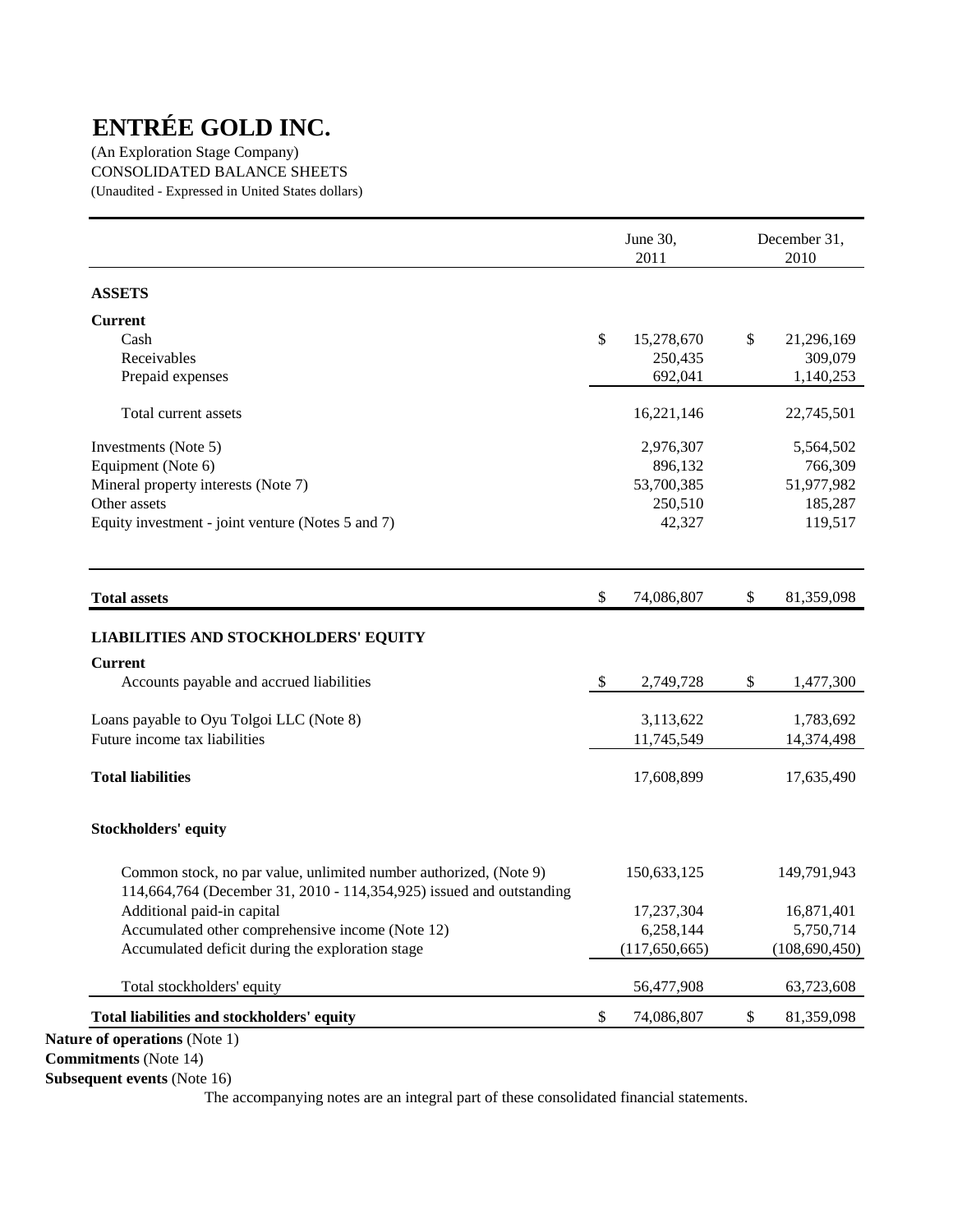(An Exploration Stage Company) CONSOLIDATED STATEMENTS OF OPERATIONS AND COMPREHENSIVE LOSS (Unaudited - Expressed in United States dollars)

|                                                      | Three Months<br>Ended<br>June 30,<br>2011 | Three Months<br>Ended<br>June 30,<br>2010 | <b>Six Months</b><br>Ended<br>June 30,<br>2011 | <b>Six Months</b><br>Ended<br>June 30,<br>2010 | Inception<br>(July 19,1995)<br>to June 30,<br>2011                      |
|------------------------------------------------------|-------------------------------------------|-------------------------------------------|------------------------------------------------|------------------------------------------------|-------------------------------------------------------------------------|
| <b>EXPENSES</b>                                      |                                           |                                           |                                                |                                                |                                                                         |
| Exploration (Note 7)                                 | 5,698,144<br>S.                           | \$2,511,312                               | 9,345,806<br>-S                                | \$3,619,676                                    | 76,421,955<br>-S                                                        |
| General and administration                           | 1,531,973                                 | 890,759                                   | 3,369,654                                      | 1,927,762                                      | 45,714,575                                                              |
| Foreign exchange (gain) loss                         | 319,106                                   | (121, 459)                                | 347,571                                        | (131,036)                                      | 125,565                                                                 |
| Depreciation                                         | 50,083                                    | 39,338                                    | 106,563                                        | 78,763                                         | 1,186,755                                                               |
| <b>Loss from operations</b>                          | (7,599,306)                               | (3,319,950)                               | (13, 169, 594)                                 | (5,495,165)                                    | (123, 448, 850)                                                         |
| Gain on sale of investments (Note 5)                 | 2,148,021                                 |                                           | 2,148,021                                      |                                                | 2,148,021                                                               |
| Gain on sale of mineral property interest (Note 15)  | 125,916                                   |                                           | 125,916                                        |                                                | 125,916                                                                 |
| Interest income                                      | 94,921                                    | 50,564                                    | 150,288                                        | 112,226                                        | 5,047,757                                                               |
| Loss from equity investee (Note 5)                   | (645, 264)                                | (153, 177)                                | (1,289,608)                                    | (195, 788)                                     | (2,811,152)                                                             |
| Fair value adjustment of asset                       |                                           |                                           |                                                |                                                |                                                                         |
| backed commercial paper (Note 5)                     |                                           |                                           |                                                |                                                | (2,332,531)                                                             |
| Loss from operations before income taxes             | (5,875,712)                               | (3,422,563)                               | (12,034,977)                                   | (5,578,727)                                    | (121, 270, 839)                                                         |
| Future income tax recovery                           | 2,257,762                                 |                                           | 3,074,762                                      |                                                | 3,620,174                                                               |
| <b>Net loss</b>                                      |                                           | $(3,617,950)$ $(3,422,563)$ \$            | (8,960,215)                                    | \$(5,578,727)                                  | \$(117,650,665)                                                         |
| Comprehensive loss:                                  |                                           |                                           |                                                |                                                |                                                                         |
| Net loss                                             |                                           |                                           |                                                |                                                | $(3,617,950)$ $(3,422,563)$ $(8,960,215)$ $(5,578,727)$ $(117,650,665)$ |
| Unrealized gain (loss) on available                  |                                           |                                           |                                                |                                                |                                                                         |
| for sale securities (Note 12)                        | (2,069,863)                               | 62,378                                    | (1,458,928)                                    | 183,716                                        | 1,289,069                                                               |
| Foreign currency translation adjustment (Note 12)    | 472,699                                   | (1,899,730)                               | 1,966,358                                      | (622,705)                                      | 4,969,075                                                               |
| <b>Comprehensive loss</b>                            |                                           | \$ (5,215,114) \$ (5,259,915) \$          |                                                |                                                | $(8,452,785)$ \$ $(6,017,716)$ \$ $(111,392,521)$                       |
| Basic and diluted loss per share                     | \$<br>$(0.03)$ \$                         | $(0.04)$ \$                               | $(0.08)$ \$                                    | (0.05)                                         |                                                                         |
| Weighted average number of common shares outstanding | 114,392,617                               | 97,229,651                                | 114,363,263                                    | 105,623,983                                    |                                                                         |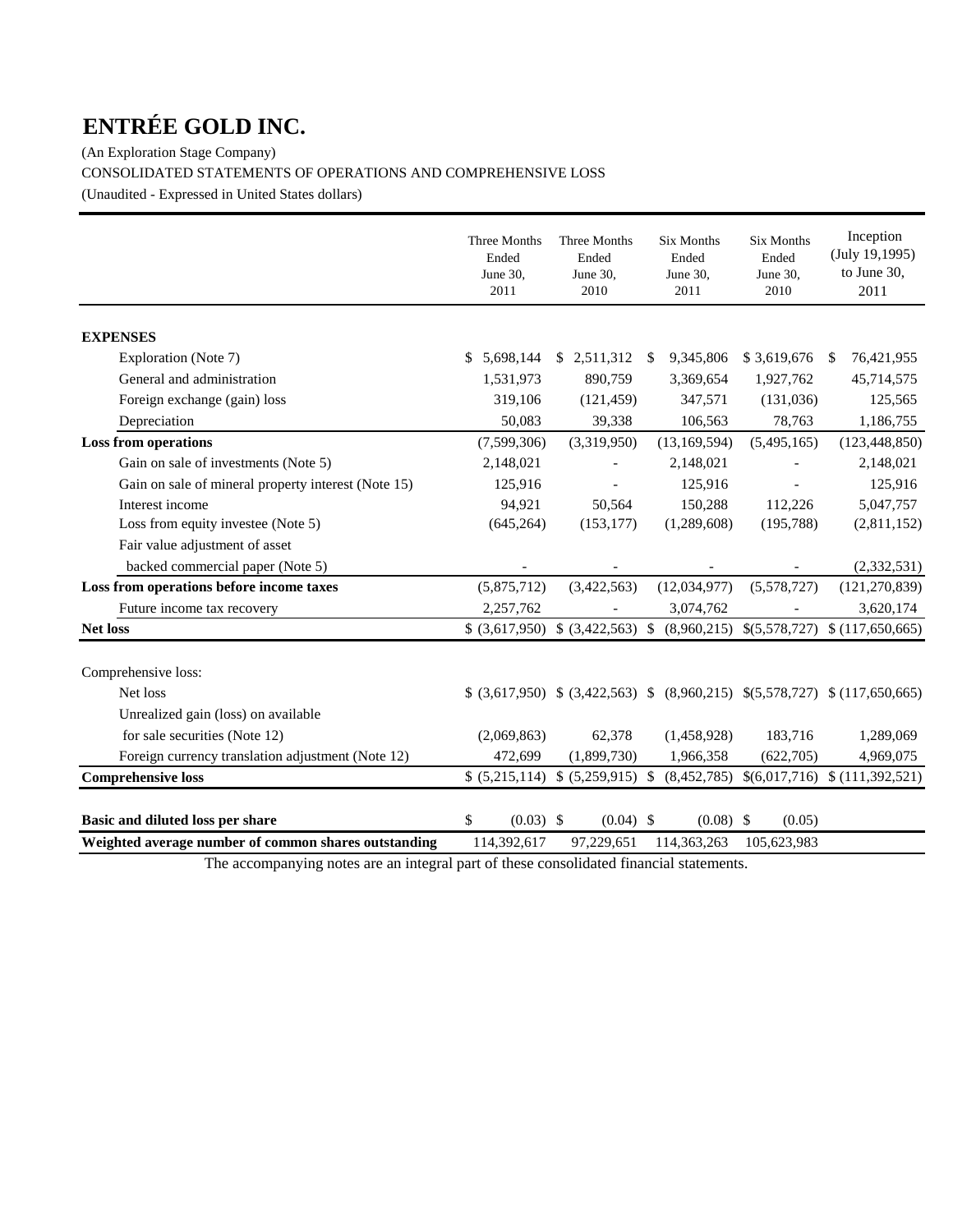# (An Exploration Stage Company) CONSOLIDATED STATEMENT OF STOCKHOLDERS' EQUITY

(Unaudited - Expressed in United States dollars)

|                                                  | Number of<br><b>Shares</b> |              | Common<br>Stock |              | Additional<br>Paid-in Capital |              | Accumulated<br>Other<br>Comprehensive<br>Income |                    | Accumulated<br>Deficit<br>During the<br>Exploration<br>Stage |               | Total<br>Stockholders'<br>Equity |
|--------------------------------------------------|----------------------------|--------------|-----------------|--------------|-------------------------------|--------------|-------------------------------------------------|--------------------|--------------------------------------------------------------|---------------|----------------------------------|
| Balance, June 30, 2010                           | 113,428,418                | \$           | 147, 567, 853   | \$           | 14,720,707                    | \$           | (356, 436)                                      | $\mathbf{\hat{S}}$ | (94, 199, 769)                                               | \$            | 67,732,355                       |
| Shares issued:                                   |                            |              |                 |              |                               |              |                                                 |                    |                                                              |               |                                  |
| Exercise of stock options                        | 214,000                    |              | 445,968         |              | (174, 130)                    |              |                                                 |                    |                                                              |               | 271,838                          |
| Mineral property interests                       | 80,000                     |              | 185,863         |              |                               |              |                                                 |                    |                                                              |               | 185,863                          |
| Stock-based compensation                         |                            |              |                 |              | 430,792                       |              |                                                 |                    |                                                              |               | 430,792                          |
| Foreign currency translation adjustment          |                            |              |                 |              |                               |              | 1,967,834                                       |                    |                                                              |               | 1,967,834                        |
| Unrealized gain on available for sale securities |                            |              |                 |              |                               |              | 486,648                                         |                    |                                                              |               | 486,648                          |
| Net loss                                         |                            |              |                 |              |                               |              | $\overline{\phantom{a}}$                        |                    | (6,547,970)                                                  |               | (6,547,970)                      |
| Balance, September 30, 2010                      | 113,722,418                | \$           | 148,199,684     | \$           | 14,977,369                    | \$           | 2,098,046                                       | $\mathbb{S}$       | (100, 747, 739)                                              | \$            | 64,527,360                       |
| Shares issued:                                   |                            |              |                 |              |                               |              |                                                 |                    |                                                              |               |                                  |
| Exercise of stock options                        | 590,007                    |              | 1,478,229       |              | (573, 021)                    |              |                                                 |                    |                                                              |               | 905,208                          |
| Mineral property interests                       | 42,500                     |              | 114,030         |              |                               |              |                                                 |                    |                                                              |               | 114,030                          |
| Stock-based compensation                         |                            |              |                 |              | 2,467,053                     |              |                                                 |                    |                                                              |               | 2,467,053                        |
| Foreign currency translation adjustment          |                            |              |                 |              |                               |              | 2,138,516                                       |                    |                                                              |               | 2,138,516                        |
| Unrealized gain on available for sale securities |                            |              |                 |              |                               |              | 1,514,152                                       |                    |                                                              |               | 1,514,152                        |
| Net loss                                         |                            |              |                 |              |                               |              | $\sim$                                          |                    | (7,942,711)                                                  |               | (7, 942, 711)                    |
| Balance, December 31, 2010                       | 114,354,925                | $\mathbb{S}$ | 149,791,943     | $\mathbf{s}$ | 16,871,401                    | $\mathbb{S}$ | 5,750,714                                       | $\mathbb{S}$       | (108, 690, 450)                                              | $\mathcal{S}$ | 63,723,608                       |
| Shares issued:                                   |                            |              |                 |              |                               |              |                                                 |                    |                                                              |               |                                  |
| Exercise of stock options                        | 155,800                    |              | 573,835         |              | (220, 341)                    |              |                                                 |                    |                                                              |               | 353,494                          |
| Mineral property interests                       | 40,000                     |              | 122,189         |              |                               |              |                                                 |                    |                                                              |               | 122,189                          |
| Stock-based compensation                         |                            |              |                 |              | 544,969                       |              |                                                 |                    |                                                              |               | 544,969                          |
| Foreign currency translation adjustment          |                            |              |                 |              |                               |              | 1,493,659                                       |                    |                                                              |               | 1,493,659                        |
| Unrealized gain on available for sale securities |                            |              |                 |              |                               |              | 610,935                                         |                    |                                                              |               | 610,935                          |
| Net loss                                         |                            |              |                 |              |                               |              | $\overline{a}$                                  |                    | (5,342,265)                                                  |               | (5,342,265)                      |
| Balance, March 31, 2011                          | 114,550,725                | \$           | 150,487,967     | $\mathbb{S}$ | 17,196,029                    | $\mathbb{S}$ | 7,855,308                                       | $\mathbf{\hat{S}}$ | (114, 032, 715)                                              | \$            | 61,506,589                       |
| Shares issued:                                   |                            |              |                 |              |                               |              |                                                 |                    |                                                              |               |                                  |
| Exercise of stock options                        | 114,039                    |              | 145,158         |              | (96, 802)                     |              |                                                 |                    |                                                              |               | 48,356                           |
| Stock-based compensation                         |                            |              |                 |              | 138,077                       |              |                                                 |                    |                                                              |               | 138,077                          |
| Foreign currency translation adjustment          |                            |              |                 |              |                               |              | 472,699                                         |                    |                                                              |               | 472,699                          |
| Changes in available for sale securities         |                            |              |                 |              |                               |              | (2,069,863)                                     |                    |                                                              |               | (2,069,863)                      |
| Net loss                                         |                            |              |                 |              |                               |              |                                                 |                    | (3,617,950)                                                  |               | (3,617,950)                      |
| Balance, June 30, 2011                           | 114,664,764                | \$           | 150,633,125     | \$           | 17,237,304                    | $\mathbb{S}$ | 6,258,144                                       | $\mathbf{\hat{S}}$ | (117,650,665)                                                | \$            | 56,477,908                       |
|                                                  |                            |              |                 |              |                               |              |                                                 |                    |                                                              |               |                                  |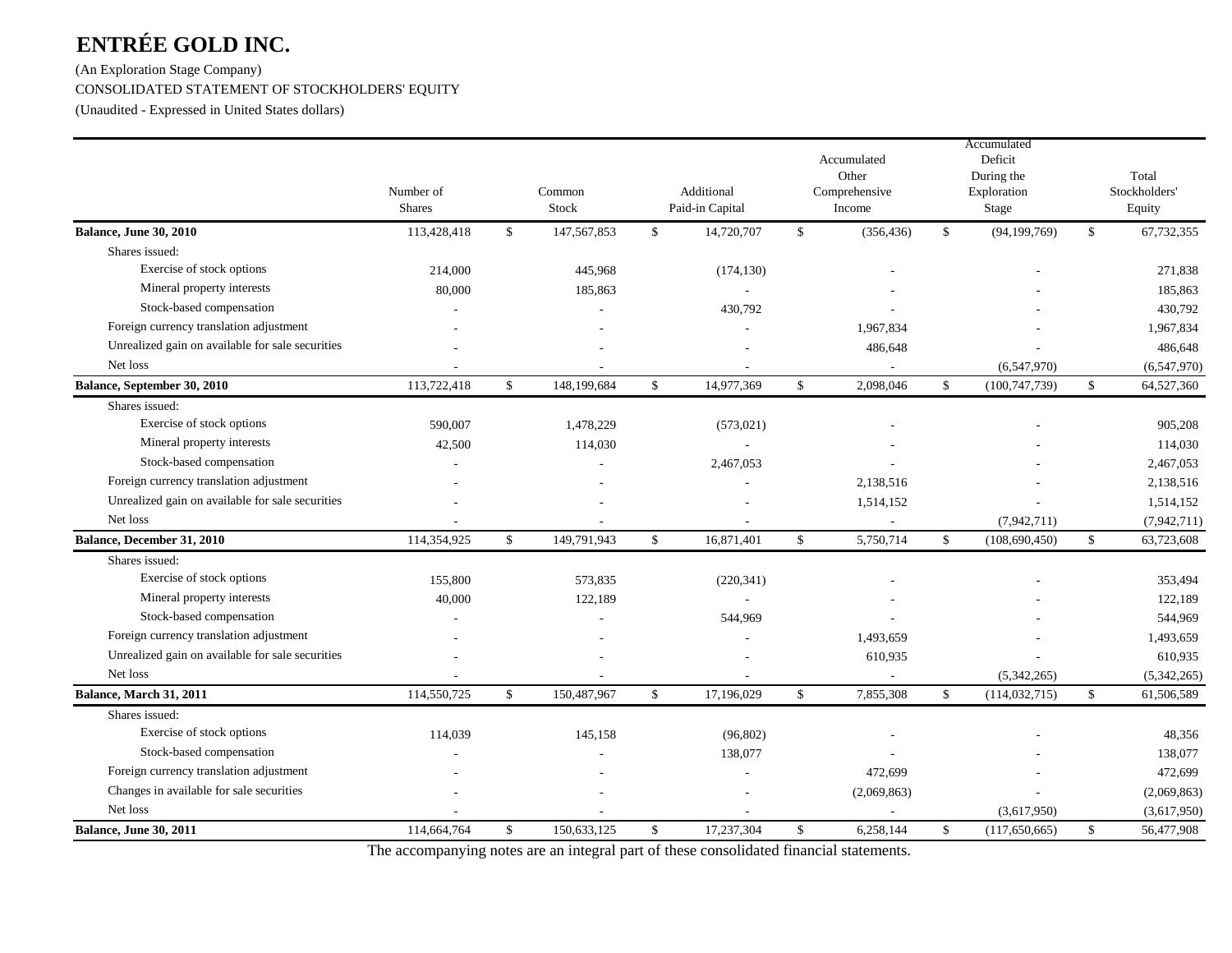(An Exploration Stage Company) CONSOLIDATED STATEMENTS OF CASH FLOWS (Unaudited - Expressed in United States dollars)

|                                                                   | Three Months<br>Ended<br>June 30,<br>2011 | Three Months<br>Ended<br>June 30,<br>2010 |                          | <b>Six Months</b><br>Ended<br>June 30,<br>2011 | Six Months<br>Ended<br>June 30,<br>2010                                             | Inception<br>(July 19,1995) to<br>June 30,<br>2011 |
|-------------------------------------------------------------------|-------------------------------------------|-------------------------------------------|--------------------------|------------------------------------------------|-------------------------------------------------------------------------------------|----------------------------------------------------|
| CASH FLOWS FROM OPERATING ACTIVITIES                              |                                           |                                           |                          |                                                |                                                                                     |                                                    |
| Net loss                                                          | \$                                        |                                           |                          |                                                | $(3,617,950)$ \$ $(3,422,563)$ \$ $(8,960,215)$ \$ $(5,578,727)$ \$ $(117,650,665)$ |                                                    |
| Items not affecting cash:                                         |                                           |                                           |                          |                                                |                                                                                     |                                                    |
| Depreciation                                                      | 50,083                                    |                                           | 39,338                   | 106,563                                        | 78,763                                                                              | 1,186,755                                          |
| Stock-based compensation<br>Fair value adjustment of asset backed | 138,077                                   |                                           |                          | 683,046                                        |                                                                                     | 21,237,767                                         |
| commercial paper                                                  |                                           |                                           |                          |                                                |                                                                                     | 2,332,531                                          |
| Write-down of equipment                                           |                                           |                                           | (97)                     | 8,461                                          | 4,588                                                                               | 156,881                                            |
| Escrow shares compensation                                        |                                           |                                           |                          |                                                |                                                                                     | 2,001,832                                          |
| Mineral property interest paid in                                 |                                           |                                           |                          |                                                |                                                                                     |                                                    |
| stock and warrants                                                |                                           |                                           |                          |                                                |                                                                                     | 4,052,698                                          |
| Loss from equity investee                                         | 645,264                                   |                                           | 153,177                  | 1,289,608                                      | 195,788                                                                             | 2,811,152                                          |
| Future income tax recovery                                        | (2,257,762)                               |                                           | $\overline{a}$           | (3,074,762)                                    | $\overline{\phantom{a}}$                                                            | (3,620,174)                                        |
| Gain on sale of mineral property interest                         | (125, 916)                                |                                           | $\overline{a}$           | (125,916)                                      |                                                                                     | (125, 916)                                         |
| Gain on sale of investments                                       | (2,148,021)                               |                                           | $\overline{\phantom{a}}$ | (2,148,021)                                    |                                                                                     | (2,148,021)                                        |
| Other items not affecting cash                                    |                                           |                                           |                          |                                                | 4,691                                                                               | 72,176                                             |
| Changes in assets and liabilities:                                |                                           |                                           |                          |                                                |                                                                                     |                                                    |
| Receivables                                                       | (100, 139)                                |                                           | (29, 732)                | 67,675                                         | (67, 478)                                                                           | (200, 356)                                         |
| Receivables - Oyu Tolgoi LLC                                      |                                           |                                           | 14,333                   |                                                |                                                                                     | 64,194                                             |
| Prepaid expenses                                                  | 304,331                                   |                                           | 188,848                  | 480,155                                        | 343,177                                                                             | (535, 677)                                         |
| Accounts payable and accrued liabilities                          | 1,349,132                                 |                                           | 463,478                  | 1,239,707                                      | 88,962                                                                              | 2,314,004                                          |
| Net cash used in operating activities                             | (5,762,901)                               | (2, 593, 218)                             |                          | (10, 433, 699)                                 | (4,930,236)                                                                         | (88,050,819)                                       |
| CASH FLOWS FROM FINANCING ACTIVITIES                              |                                           |                                           |                          |                                                |                                                                                     |                                                    |
| Proceeds from issuance of capital stock                           | 48,356                                    |                                           | 912,706                  | 401,850                                        | 1,522,682                                                                           | 115,093,312                                        |
| Share issue costs                                                 |                                           |                                           | (147, 228)               |                                                | (147, 228)                                                                          | (3,693,148)                                        |
| Loan payable to Oyu Tolgoi LLC                                    |                                           |                                           |                          |                                                |                                                                                     | 376,230                                            |
| Net cash provided by financing activities                         | 48,356                                    |                                           | 765,478                  | 401,850                                        | 1,375,454                                                                           | 111,776,394                                        |
| CASH FLOWS FROM INVESTING ACTIVITIES                              |                                           |                                           |                          |                                                |                                                                                     |                                                    |
| Cash acquired on acquisition of PacMag Metals Limited             |                                           |                                           | 959,437                  |                                                | 959,437                                                                             | 837,263                                            |
| Mineral property interest                                         | 30,797                                    |                                           | (54, 507)                |                                                | (54, 507)                                                                           | (217,093)                                          |
| Mineral Property Interest - Bond Payments                         | (62, 819)                                 |                                           | (79,082)                 | (62, 819)                                      | (79,082)                                                                            | (211, 880)                                         |
| Joint venture - Oyu Tolgoi LLC                                    |                                           |                                           |                          |                                                |                                                                                     | (366, 595)                                         |
| Purchase of asset backed                                          |                                           |                                           |                          |                                                |                                                                                     |                                                    |
| commercial paper                                                  |                                           |                                           |                          |                                                |                                                                                     | (4,031,122)                                        |
| Acquisition of PacMag Metals Limited                              |                                           | (6,395,581)                               |                          |                                                | (6,827,921)                                                                         | (7,465,495)                                        |
| Acquisition of equipment                                          | (36,017)                                  |                                           | (35, 264)                | (200, 267)                                     | (62,958)                                                                            | (2,064,810)                                        |
| Proceeds from sale of mineral property interest                   | 125,916                                   |                                           |                          | 125,916                                        |                                                                                     | 125,916                                            |
| Proceeds from sale of investments                                 | 3,174,208                                 |                                           |                          | 3,174,208                                      |                                                                                     | 3,174,208                                          |
| Net cash provided by investing activities                         | 3,232,085                                 | (5,604,997)                               |                          | 3,037,038                                      | (6,065,031)                                                                         | (10, 219, 608)                                     |
| Effect of foreign currency translation on cash                    | 498,708                                   | (1,729,552)                               |                          | 977,312                                        | (576, 628)                                                                          | 1,772,703                                          |
| Change in cash during the period                                  | (1,983,752)                               | (9,162,289)                               |                          | (6,017,499)                                    | (10, 196, 441)                                                                      | 15,278,670                                         |
| Cash, beginning of period                                         | 17,262,422                                | 39,326,284                                |                          | 21,296,169                                     | 40,360,436                                                                          |                                                    |
| Cash, end of period                                               | \$15,278,670                              | \$ 30,163,995                             |                          | \$15,278,670                                   | \$30,163,995                                                                        | \$<br>15,278,670                                   |
| Cash paid for interest during the period                          | \$                                        | \$                                        |                          | \$                                             | \$<br>$\overline{\phantom{0}}$                                                      | \$                                                 |
| Cash paid for income taxes during the period                      | \$<br>$\overline{a}$                      | \$                                        | $\overline{a}$           | \$<br>$\overline{\phantom{a}}$                 | \$<br>$\frac{1}{2}$                                                                 | \$<br>$\blacksquare$                               |

Supplemental disclosure with respect to cash flows (Note 13)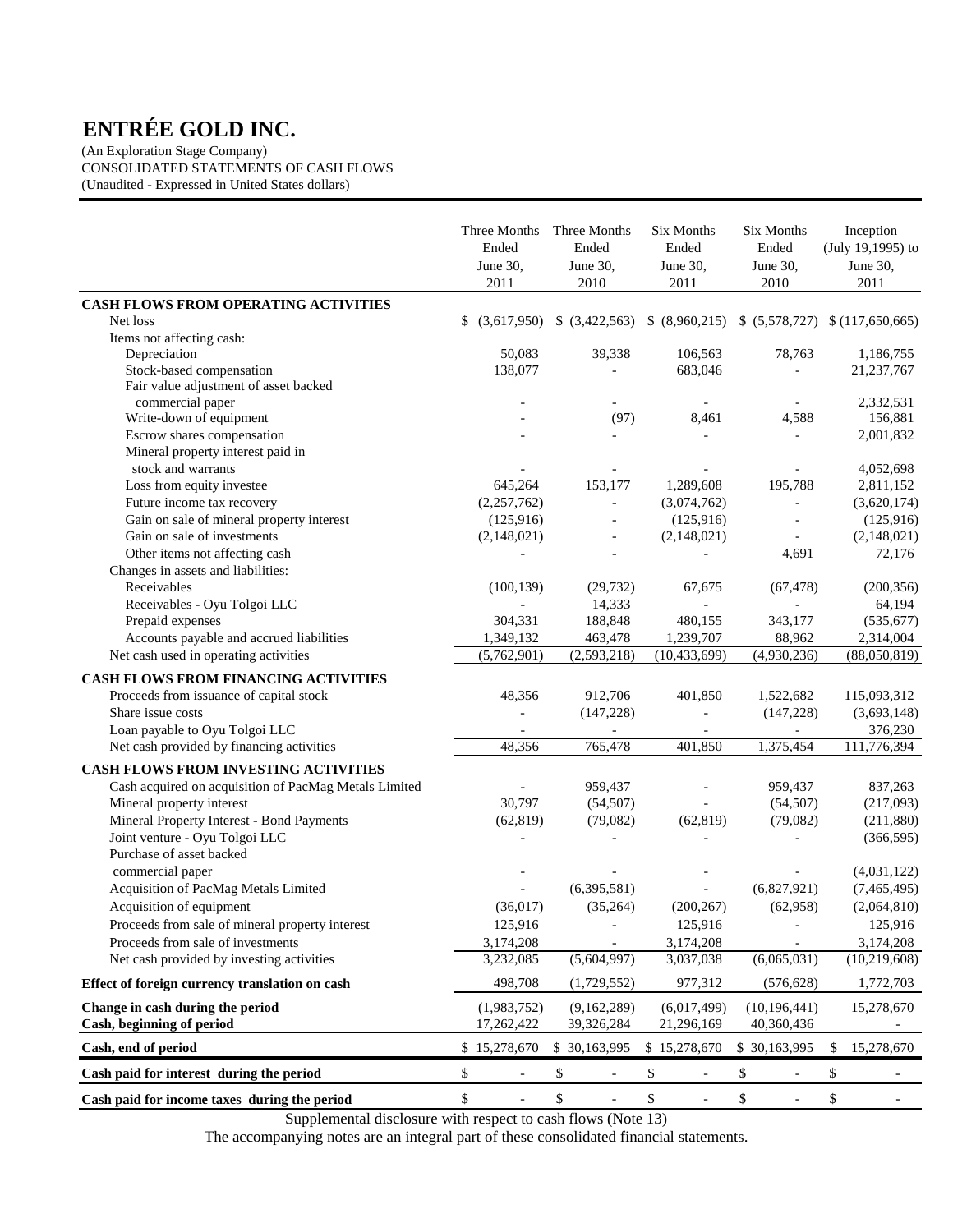#### **1. NATURE OF OPERATIONS**

Entrée Gold Inc. ("Entrée" or the "Company") was incorporated under the laws of the Province of British Columbia on July 19, 1995 and continued under the laws of the Yukon Territory on January 22, 2003. On May 27, 2005, the Company changed its governing jurisdiction from the Yukon Territory to British Columbia by continuing into British Columbia under the *Business Corporation Act* (British Columbia). The Company's principal business activity is the exploration of mineral property interests. To date, the Company has not generated significant revenues from its operations and is considered to be in the exploration stage.

All amounts are expressed in United States dollars, except for certain amounts denoted in Canadian dollars ("C\$"), and Australian dollars ("A\$").

These consolidated financial statements have been prepared on the assumption that the Company will be able to realize its assets and discharge its liabilities in the normal course of business. The Company currently earns no operating revenues. Continued operations of the Company are dependent upon the Company's ability to secure additional equity capital or receive other financial support, and in the longer term to generate profits from business operations.

### **2. BASIS OF PRESENTATION**

The interim period financial statements have been prepared by the Company in conformity with generally accepted accounting principles in the United States of America. The preparation of financial data is based on accounting principles and practices consistent with those used in the preparation of annual financial statements, and in the opinion of management these financial statements contain all adjustments necessary (consisting of normally recurring adjustments) to present fairly the financial information contained therein. Certain information and footnote disclosure normally included in the financial statements prepared in conformity with generally accepted accounting principles in the United States of America have been condensed or omitted. These interim period statements should be read together with the most recent audited financial statements and the accompanying notes for the year ended December 31, 2010. The results of operations for the six months ended June 30, 2011 are not necessarily indicative of the results to be expected for the year ending December 31, 2011.

# **3. SIGNIFICANT ACCOUNTING POLICIES**

These consolidated financial statements follow the same significant accounting principles as those outlined in the notes to the audited consolidated financial statements for the year ended December 31, 2010.

# **4. ACQUISITIONS**

The Company acquired all of the outstanding shares of PacMag Metals Limited (now PacMag Metals Pty Ltd) ("PacMag") on June 30, 2010, pursuant to a Scheme Implementation Deed dated November 28, 2009 and amended by a Deed of Variation dated April 12, 2010 with PacMag, by way of schemes of arrangement (the "Schemes") under the laws of Australia. The acquisition has been accounted for as an acquisition of the net assets of PacMag, rather than a business combination, as the net assets acquired did not represent a separate business transaction. For accounting purposes, Entrée acquired control of PacMag on June 30, 2010 and these consolidated financial statements include the results of PacMag from June 30, 2010. All outstanding options to purchase PacMag shares were cancelled pursuant to the Schemes.

As consideration to former shareholders and option holders of PacMag, the Company issued 15,020,801 common shares valued at \$28,325,101, paid \$6,160,391 and incurred transaction costs of \$1,282,789 for total consideration of \$35,768,281.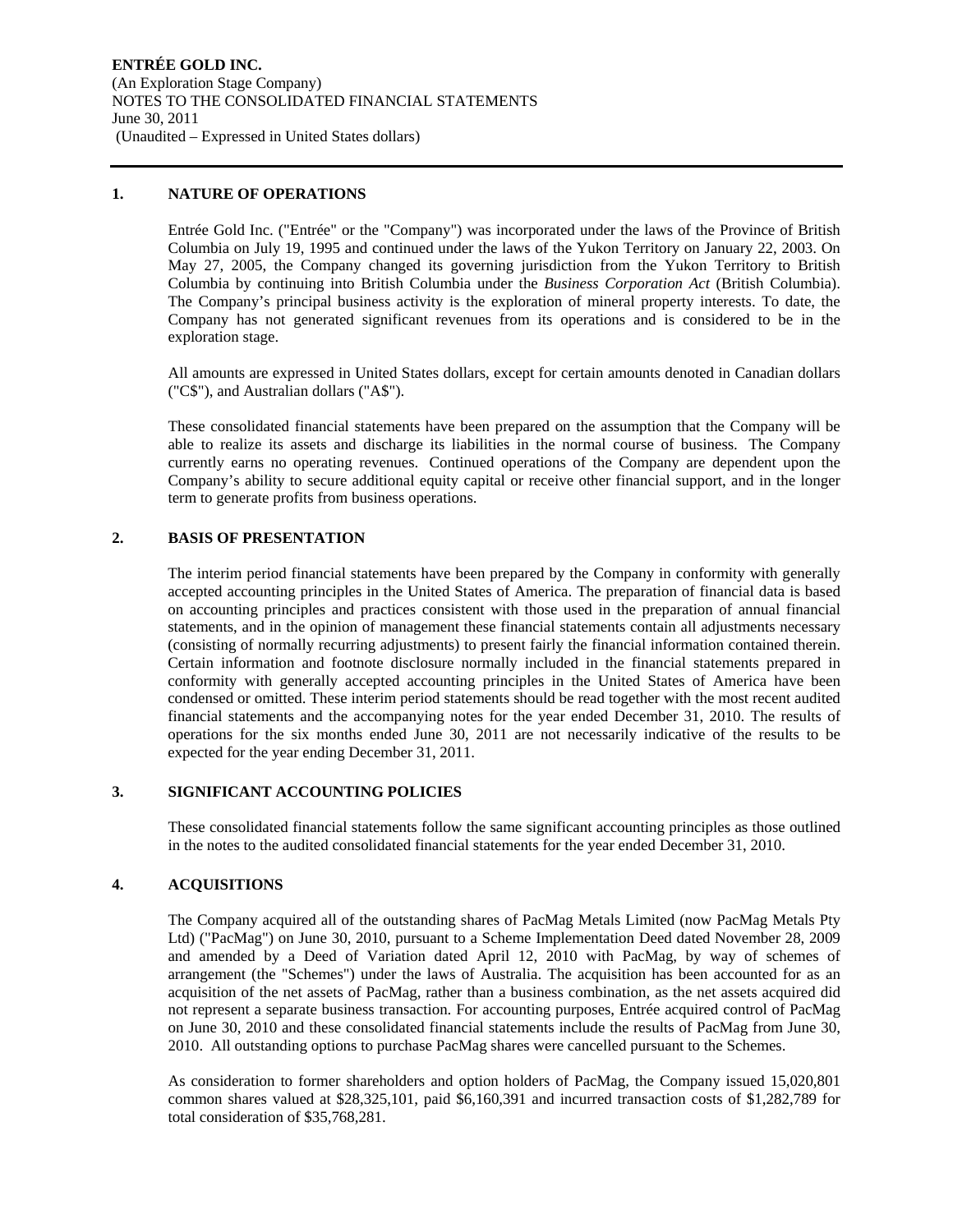# 4**. ACQUISITIONS** (cont'd...)

The Company allocated the consideration to assets acquired and liabilities assumed as follows:

| Cash                                      | \$<br>837,263    |
|-------------------------------------------|------------------|
| Receivables and deposits                  | 174,440          |
| Investments                               | 895,273          |
| Mineral property interests                | 47,979,966       |
| Equipment                                 | 1,488            |
| Accounts payables and accrued liabilities | (128, 689)       |
| Future income tax liability               | (13,991,460)     |
|                                           | \$<br>35,768,281 |

For the purposes of these consolidated financial statements, the purchase consideration has been allocated to the fair value of assets acquired and liabilities assumed, based on management's best estimates and taking into account all available information at the time of acquisition as well as applicable information at the time these consolidated financial statements were prepared.

# **5. INVESTMENTS**

Investments are summarized as follows:

|                                      | <b>June 30, 2011</b> | <b>December 31, 2010</b> |
|--------------------------------------|----------------------|--------------------------|
| <b>Asset Backed Commercial Paper</b> | 2.976.307            | 2,638,185                |
| <b>Australian Listed Equity</b>      | -                    | 2,926,317                |
|                                      | 2.976.307            | 5,564,502                |

# *Asset Backed Commercial Paper*

The Company owns asset backed notes ("AB Notes") with a face value of C\$4,007,068 (December 31, 2010 – C\$4,007,068). The Company has designated the notes as "available for sale" and the notes are recorded at fair value using a discounted cash flow approach.

There was an increase in fair market value in 2011 and the Company has estimated the fair market value of its AB Notes investment to be \$2,976,307 as at June 30, 2011 (December 31, 2010 – \$2,638,185). Accordingly, the Company has recorded an unrealized gain of \$254,000 in other comprehensive income (December 31, 2010 – \$471,588) for the six months ended June 30, 2011.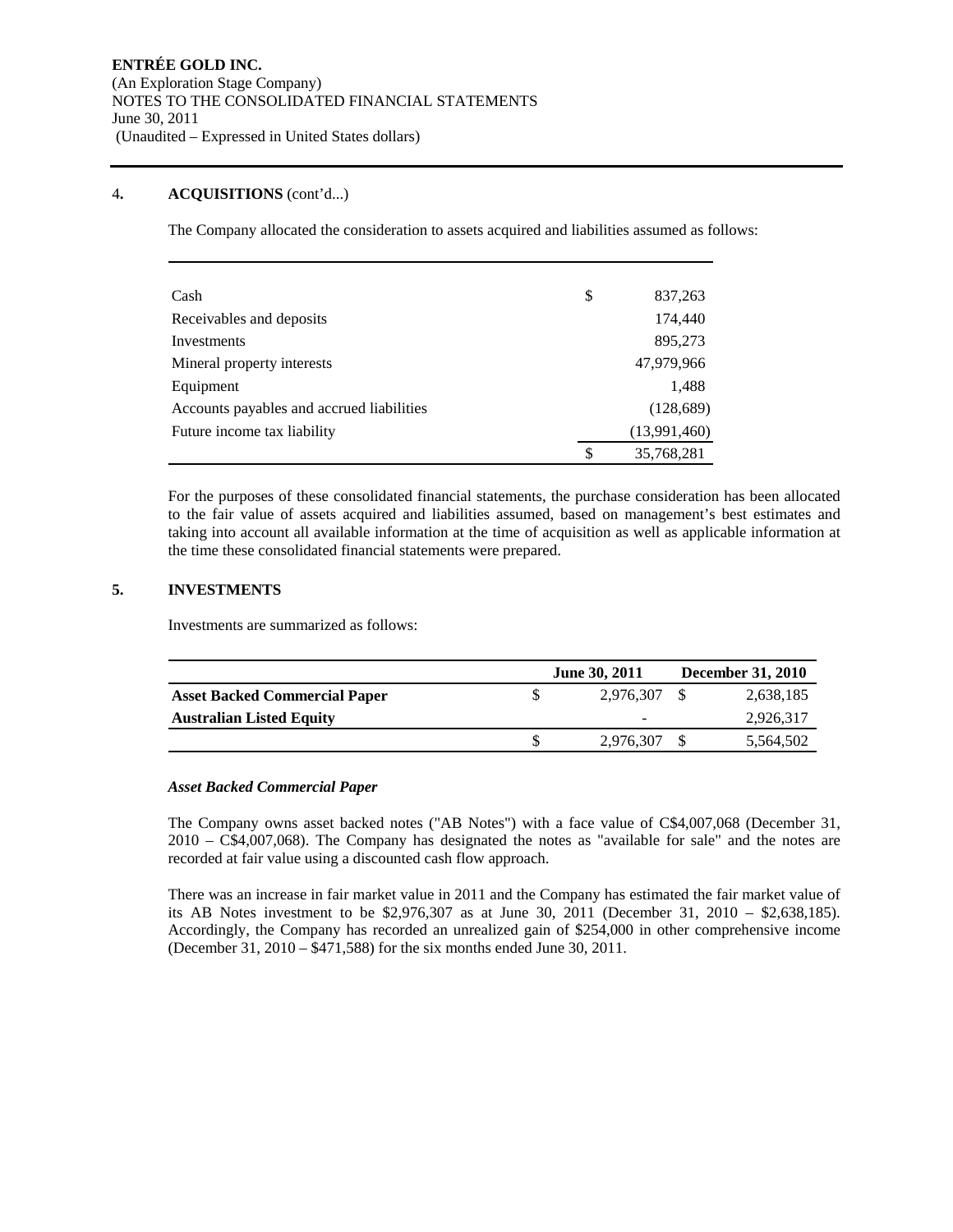## **5. INVESTMENTS** (cont'd…)

The table below summarizes the Company's valuation.

| Restructuring categories         | Face value   | <b>June 30, 2011</b><br>Fair value | December 31, 2010<br>Fair value | Expected<br>maturity date |
|----------------------------------|--------------|------------------------------------|---------------------------------|---------------------------|
| <b>MAV 2 Notes</b>               |              | estimate $(1)$                     | estimate                        |                           |
| A1 (rated A)                     | 1,960,231    | 1,606,243                          | 1,537,392                       | 12/20/2016                |
| A2 (rated BBB)                   | 1,630,461    | 1,094,619                          | 1,000,732                       | 12/20/2016                |
| B                                | 295,974      | 144,654                            | 84,670                          | 12/20/2016                |
| C                                | 120.402      | 24.535                             | 1,204                           | 12/20/2016                |
| <b>Total original investment</b> | C\$4,007,068 | C\$2.870.051(2)                    | C\$2,623,998(2)                 |                           |

**(1)** - the range of fair values estimated by the Company varied between C\$2.7 million and C\$3.1 million.

**(2)** - the total United States dollars fair value of the investment at June 30, 2011 is \$2,976,307 (December 31, 2010 - \$2,638,185).

#### *Australia Listed Equity Securities*

In April 2011, the Company sold all of the Australian listed securities for gross cash proceeds of \$3,174,208, net of taxes. The Company recorded a gain on sale of investments of \$2,148,021 for the six months ended June 30, 2011.

#### *Equity Method Investment*

The Company has a 20% interest in a joint venture with Oyu Tolgoi LLC ("OTLLC"), a company owned 66% by Ivanhoe Mines Ltd. (Note 7). At June 30, 2011, the Company's investment in the joint venture was \$42,327 (December 31, 2010 - \$119,517). The Company's share of the loss of the joint venture is \$1,289,608 for the six months ended June 30, 2011 (June 30, 2010 - \$195,788).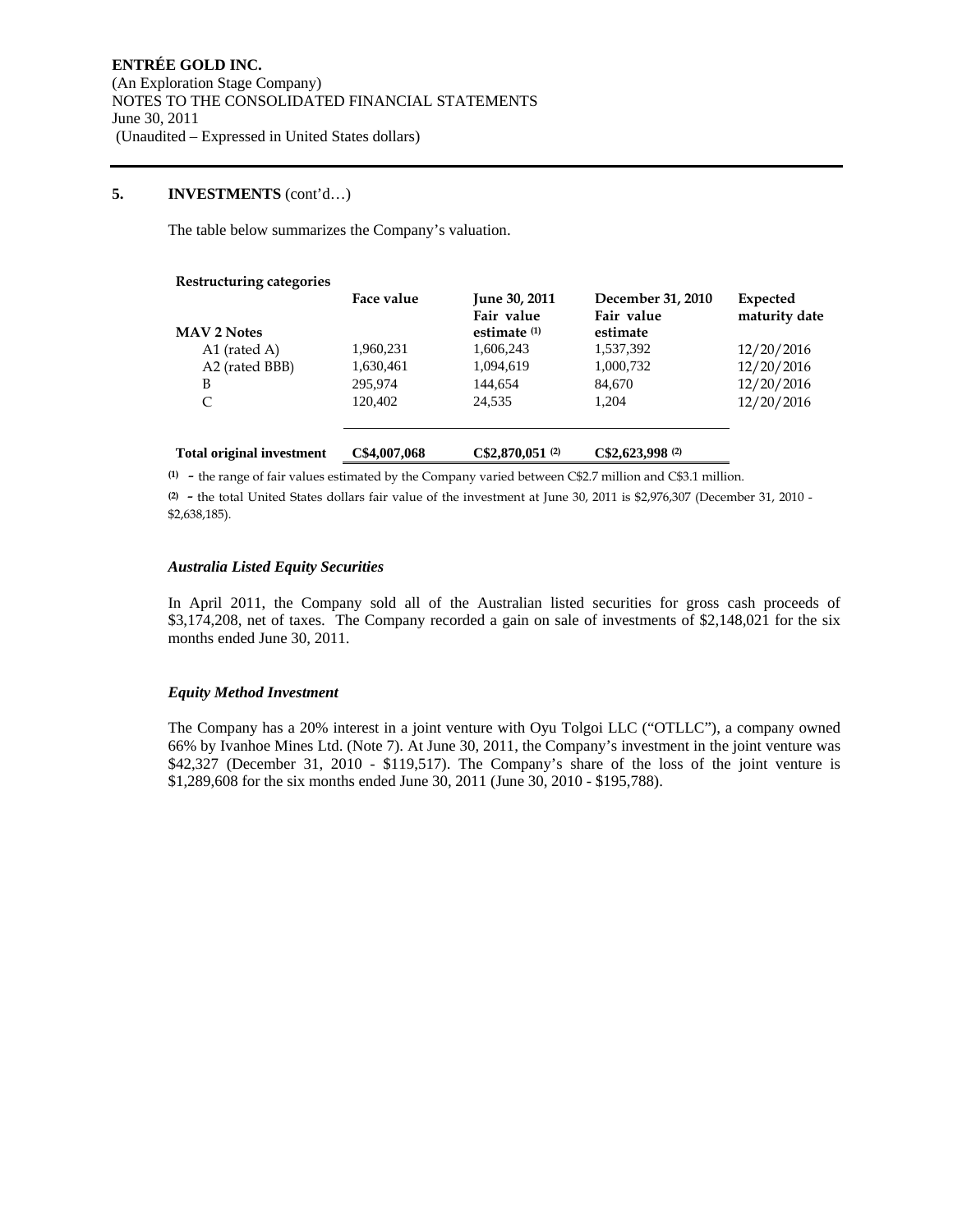# **6. EQUIPMENT**

|                    |             | June 30, 2011                           |               | December 31, 2010           |                   |  |  |
|--------------------|-------------|-----------------------------------------|---------------|-----------------------------|-------------------|--|--|
|                    | Cost        | Net Book<br>Accumulated<br>Depreciation | Value<br>Cost | Accumulated<br>Depreciation | Net Book<br>Value |  |  |
|                    |             |                                         |               |                             |                   |  |  |
| Office equipment   | 139.384     | 84.889<br>S<br>\$54,495                 | 128.546<br>S  | \$ 77,718                   | 50,828<br>S.      |  |  |
| Computer equipment | 623,719     | 328,777<br>294.942                      | 582,103       | 317,101                     | 265,002           |  |  |
| Field equipment    | 680,904     | 293,370<br>387,534                      | 542,662       | 255,423                     | 287,239           |  |  |
| <b>Buildings</b>   | 458,006     | 298,845<br>159,161                      | 444,041       | 280,801                     | 163,240           |  |  |
|                    | \$1,902,013 | \$1,005,881<br>\$896,132                | \$1,697,352   | \$931,043                   | \$766,309         |  |  |

# **7. MINERAL PROPERTY INTERESTS**

Title to mineral property interests involves certain inherent risks due to the difficulties of determining the validity of certain claims as well as the potential for problems arising from the frequently ambiguous conveyancing history characteristic of many mineral property interests. The Company has investigated title to its mineral property interests and, to the best of its knowledge, title to the mineral property interests is in good standing.

Acquisition costs capitalized are summarized as follows:

|                            | June $30$ ,<br>2011 | December 31.<br>2010 |
|----------------------------|---------------------|----------------------|
| USA                        |                     |                      |
| Ann Mason                  | \$<br>51,467,628    | \$<br>49,829,801     |
| Other                      | 369,849             | 458,798              |
| Empirical                  | 277,144             | 268,701              |
| Roulette                   | 282,927             | 274,308              |
| <b>Bishee</b>              | 192,004             | 68,796               |
| Blackjack                  | 110,374             | 107,011              |
| <b>Total USA</b>           | 52,699,926          | 51,007,415           |
| <b>AUSTRALIA</b>           |                     |                      |
| Mystique                   | 425,825             | 413,103              |
| <b>Blue Rose JV</b>        | 574,634             | 557,464              |
| Total Australia            | 1,000,459           | 970,567              |
| <b>Total all locations</b> | \$<br>53,700,385    | \$<br>51,977,982     |

# *Material Properties*

The Company's two principal assets are the Lookout Hill copper-gold property in Mongolia, and the Ann Mason copper-molybdenum property in Nevada.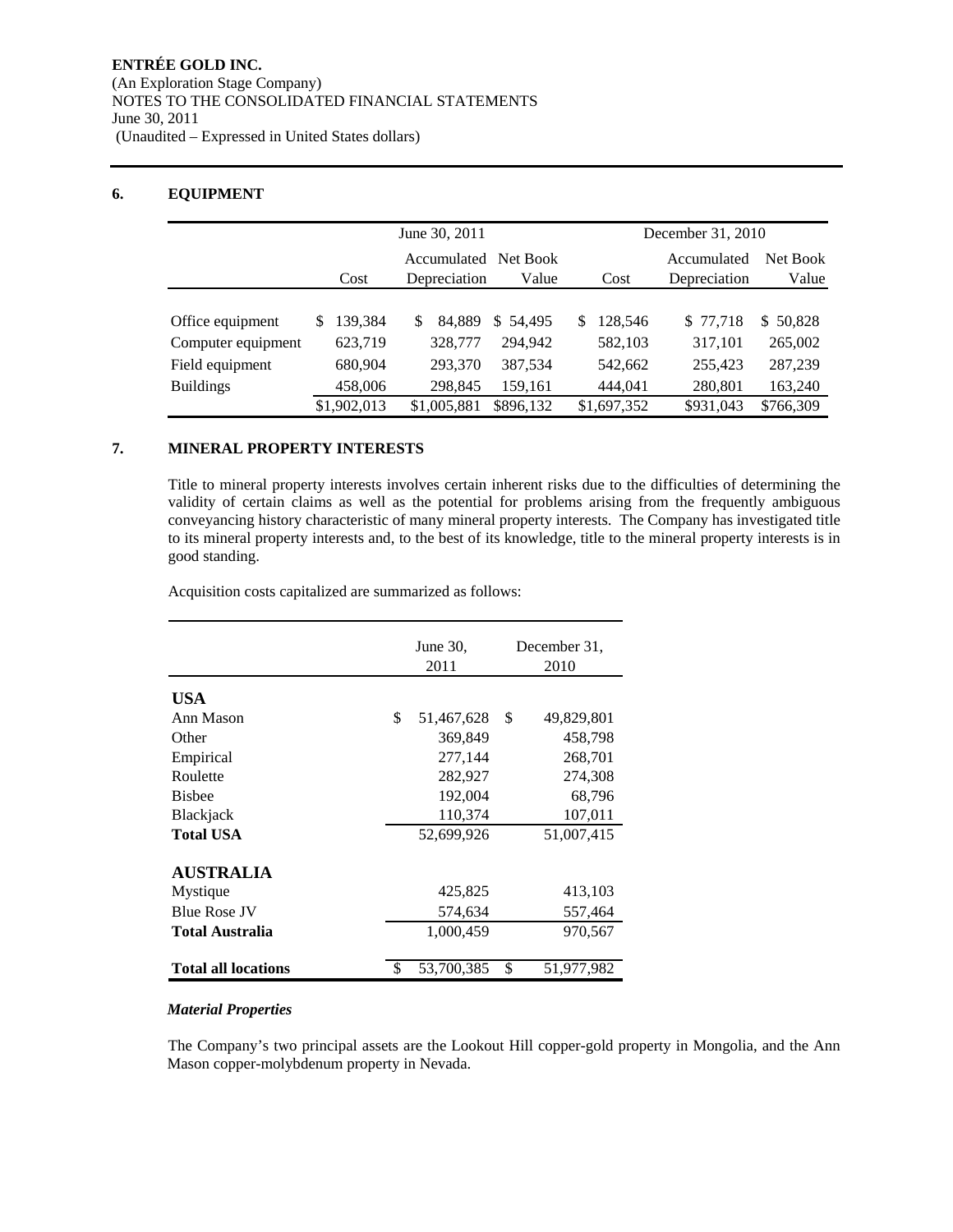#### **7. MINERAL PROPERTY INTERESTS** (cont'd...)

*Material Properties* (cont'd...)

#### **Lookout Hill, Mongolia**

The Lookout Hill property in the South Gobi region of Mongolia is comprised of two mining licences, Shivee Tolgoi and Javhlant, granted by the Mineral Resources Authority of Mongolia in October 2009.

In October 2004, Entrée entered into an arm's-length Equity Participation and Earn-In Agreement (the "Earn-In Agreement") with Ivanhoe Mines Ltd. ("Ivanhoe Mines"). Under the Earn-In Agreement, Ivanhoe Mines agreed to purchase equity securities of Entrée, and was granted the right to earn a beneficial interest in what is now the eastern portion of the Shivee Tolgoi mining licence and all of the Javhlant mining licence (together the "Joint Venture Property"). Most of Ivanhoe Mines' rights and obligations under the Earn-In Agreement were subsequently assigned by Ivanhoe Mines to what was then its wholly-owned subsidiary, OTLLC. The Government of Mongolia subsequently acquired a 34% interest in OTLLC from Ivanhoe Mines.

On June 30, 2008, OTLLC gave notice that it had completed its earn-in obligations by expending a total of \$35 million on exploration of the Joint Venture Property. OTLLC earned an 80% beneficial ownership interest in all minerals extracted below a sub-surface depth of 560 meters from the Joint Venture Property and a 70% beneficial ownership interest in all minerals extracted from surface to a depth of 560 meters from the Joint Venture Property. In accordance with the Earn-In Agreement, Entrée and OTLLC formed a joint venture (the "Entrée-OTLLC Joint Venture") on terms annexed to the Earn-In Agreement.

Entrée holds title to the Joint Venture Property in trust for the Entrée-OTLLC Joint Venture. The portion of the Shivee Tolgoi mining licence outside of the Joint Venture Property ("Shivee West") is 100% legally and beneficially owned by Entrée, but is subject to a first right of refusal by OTLLC.

The Shivee Tolgoi and Javhlant mining licences were each issued for a 30 year term and have rights of renewal for two further 20 year terms.

As of June 30, 2011, the Entrée-OTLLC Joint Venture had expended approximately \$14.7 million to advance the Joint Venture Property. Under the terms of the Entrée-OTLLC Joint Venture, OTLLC contributed on behalf of the Company its required participation amount charging interest at prime plus 2% (Note 8).

#### **Ann Mason, Nevada, United States**

Entrée has a 100% interest in the Ann Mason property in Nevada, which it acquired in June 2010 through the acquisition of PacMag. The Ann Mason property hosts the Ann Mason copper-molybdenum porphyry deposit and the Blue Hill copper oxide target.

#### *Other Properties*

The Company also has interests in non-material properties in Mongolia, the United States, Australia and Peru. In the financial year ended December 31, 2010, the Company determined not to proceed with its exploration properties in Canada and China. Non-material properties on which significant exploration costs were expensed include the following: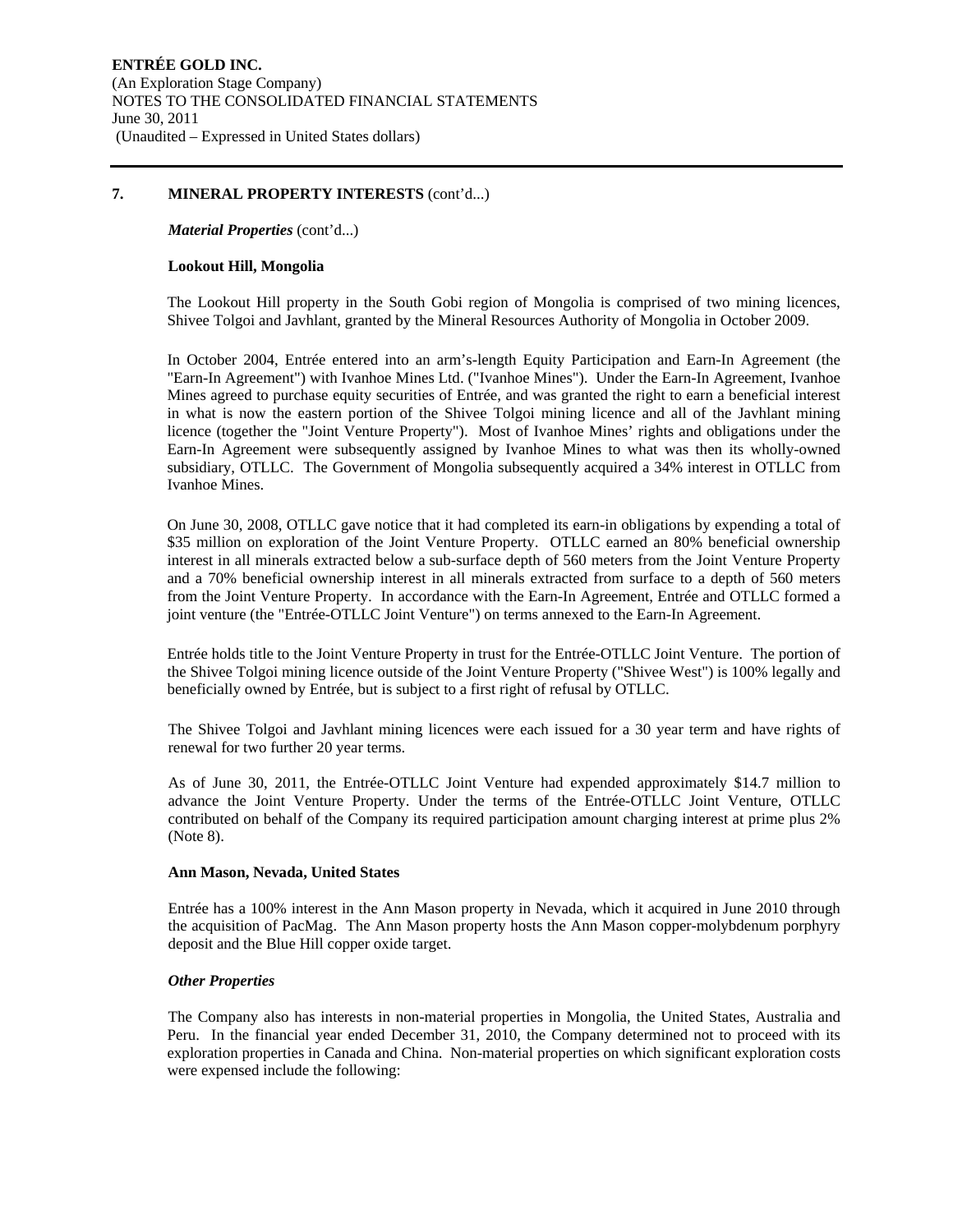#### **7. MINERAL PROPERTY INTERESTS** (cont'd...)

#### *Other Properties (cont'd...)*

#### **Blackjack, Nevada, United States**

On August 26, 2010, the Company acquired a 51% interest in the Blackjack property from Honey Badger Exploration Inc. ("Honey Badger") after incurring expenditures of \$900,000 on the property, issuing 37,500 shares and reimbursing Honey Badger for up to \$206,250 of expenditures previously incurred on the property. On April 18, 2011, the Company entered into an agreement to purchase Honey Badger's remaining 49% interest in the Blackjack property, by issuing 550,000 shares and paying \$650,000 to Honey Badger (Note 16). Certain of the claims are subject to an underlying mining lease and option to purchase agreement with two individuals. The underlying agreement provides for an option to purchase the claims for \$500,000, a 3% net smelter returns ("NSR") royalty (which may be brought down to a 1% NSR royalty for \$2 million) and annual advance minimum royalty payments of \$27,500 commencing in June, 2011 and continuing until the commencement of sustained commercial production. The advance payments will be credited against future net smelter returns royalty payments.

#### **Roulette, Nevada, United States**

In September 2009, the Company entered into an agreement with Bronco Creek Exploration Inc., the wholly-owned subsidiary of Eurasian Minerals Inc. (together, "Eurasian Minerals"), whereby the Company may acquire an 80% interest in the Roulette property. In order to acquire its interest, the Company must incur expenditures of \$1,000,000, make cash payments of \$140,000 and issue 85,000 shares of the Company within three years. In accordance with the agreement, the Company has issued 72,500 shares, made payments totalling \$90,000 and completed the minimum exploration expenditures of \$300,000.

#### **Australia Properties**

The Company has a number of mineral property interests in Australia which it acquired in conjunction with the PacMag acquisition, including the Blue Rose joint venture and the Mystique farm-out. The Company holds a 51% interest in the Blue Rose copper gold molybdenum joint venture property, with Giralia Resources Pty Ltd., now a subsidiary of Atlas Iron Limited (ASX:AGO) ("Atlas"), retaining the remaining 49% interest. The Company has a farm-out agreement with Black Fire Gold Pty Ltd, a wholly-owned subsidiary of Black Fire Energy Limited (ASX:BFE – "Black Fire"), pursuant to which Black Fire can earn a 60% interest in the property by expending \$1 million by September 2012 and a 75% interest by expending \$2.5 million by September 2014. Black Fire can earn an additional 10% interest by sole funding a pre-feasibility study on the property.

Exploration costs expensed are summarized as follows:

|                                      |    | Three Months                     |               | Three Months                    | Six Months                              |    | Six Months                      |
|--------------------------------------|----|----------------------------------|---------------|---------------------------------|-----------------------------------------|----|---------------------------------|
|                                      |    | Ended                            |               | Ended                           | Ended                                   |    | Ended                           |
|                                      |    | June $30$ ,                      |               | June 30,                        | June 30,                                |    | June $30$ .                     |
|                                      |    | 2011                             |               | 2010                            | 2011                                    |    | 2010                            |
| US <sup>-</sup><br>Mongolia<br>Other | S  | 4,628,089<br>1,009,271<br>60,784 | <sup>\$</sup> | 705,467<br>1,516,764<br>289.081 | \$<br>7,663,795<br>1,508,566<br>173,445 | -S | 947,410<br>2,087,603<br>584,663 |
| <b>Total all locations</b>           | \$ | 5.698.144                        | -\$           | 2,511,312                       | \$<br>9,345,806                         | \$ | 3,619,676                       |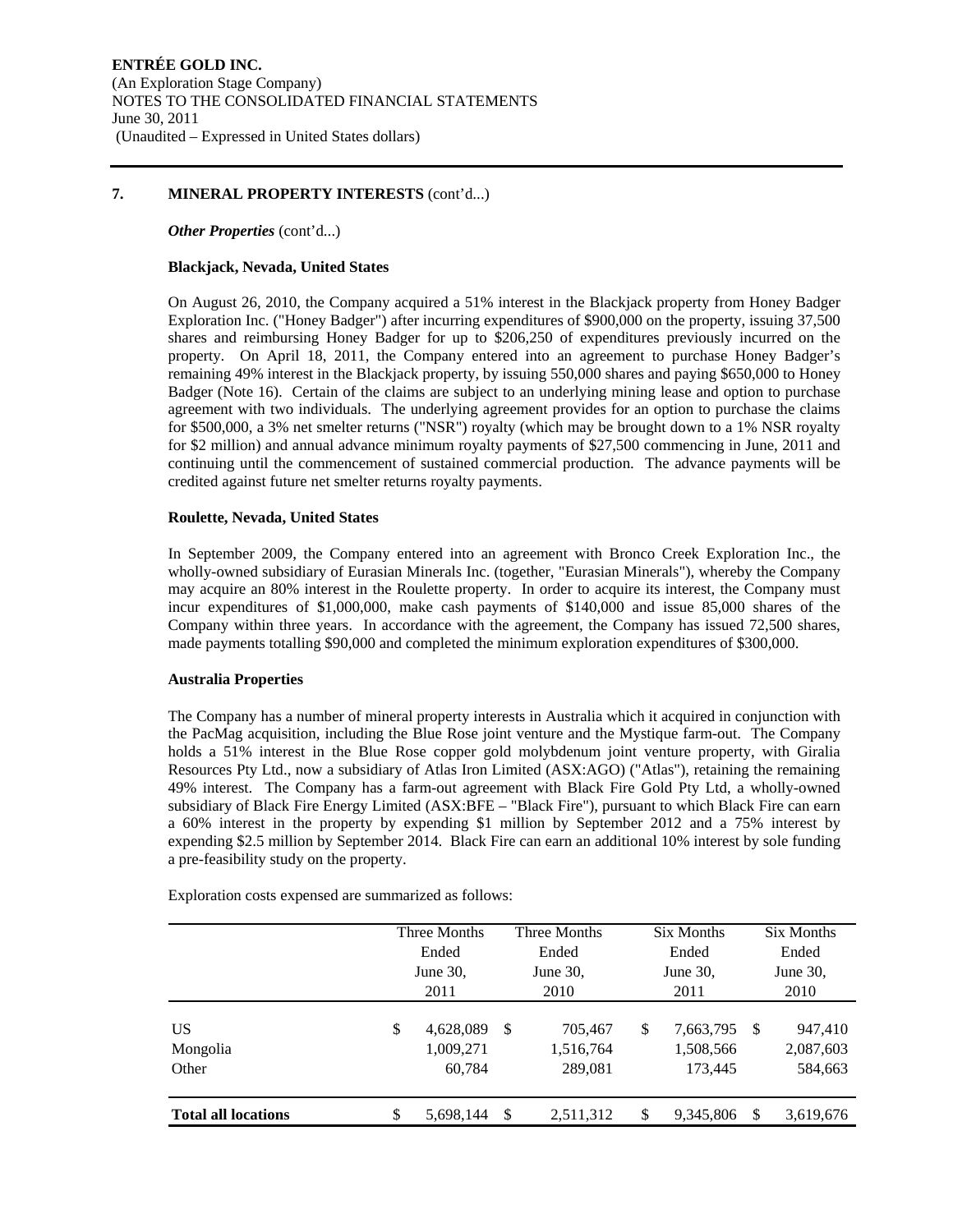# **8. LOANS PAYABLE**

Under the terms of the Entrée-OTLLC Joint Venture (Note 7), OTLLC will contribute funds to approved joint venture programs and budgets on the Company's behalf. Interest on each loan advance shall accrue at an annual rate equal to OTLLC's actual cost of capital or the prime rate of the Royal Bank of Canada, plus two percent (2%) per annum, whichever is less, as at the date of the advance. The loans will be repayable by the Company monthly from ninety percent (90%) of the Company's share of available cash flow from the Entrée-OTLLC Joint Venture. In the absence of available cash flow, the loans will not be repayable. The loans are not expected to be repaid within one year.

# **9. COMMON STOCK**

#### **Share issuances**

During the six months ended June 30, 2011, the Company issued 269,839 common shares for cash proceeds of \$401,850 on the exercise of stock options. The fair value recorded when the options were granted of \$317,143 has been transferred from additional paid–in capital to common stock on the exercise of the options.

#### **Stock options**

The Company has adopted a stock option plan (the "Plan") to grant options to directors, officers, employees and consultants. Under the Plan, as amended in May 2011, the Company may grant options to acquire up to 10% of the issued and outstanding shares of the Company. Options granted can have a term of up to ten years and an exercise price typically not less than the Company's closing stock price on the last trading day before the date of grant. Vesting is determined at the discretion of the Board of Directors.

The Company uses the Black-Scholes option pricing model to determine the fair value of stock options granted. For employees, the compensation expense is amortized on a straight-line basis over the requisite service period which approximates the vesting period. Compensation expense for stock options granted to non-employees is recognized over the contract services period or, if none exists, from the date of grant until the options vest. Compensation associated with unvested options granted to non-employees is re-measured on each balance sheet date using the Black-Scholes option pricing model.

The Company uses historical data to estimate option exercise, forfeiture and employee termination within the valuation model. The expected term of the options approximates the full term of the options. The riskfree interest rate is based on a treasury instrument whose term is consistent with the expected term of the stock options. The Company has not paid and does not anticipate paying dividends on its common stock; therefore, the expected dividend yield is assumed to be zero. Companies are required to utilize an estimated forfeiture rate when calculating the expense for the reporting period. Based on the best estimate, management applied the estimated forfeiture rate of Nil in determining the expense recorded in the accompanying Statements of Operations.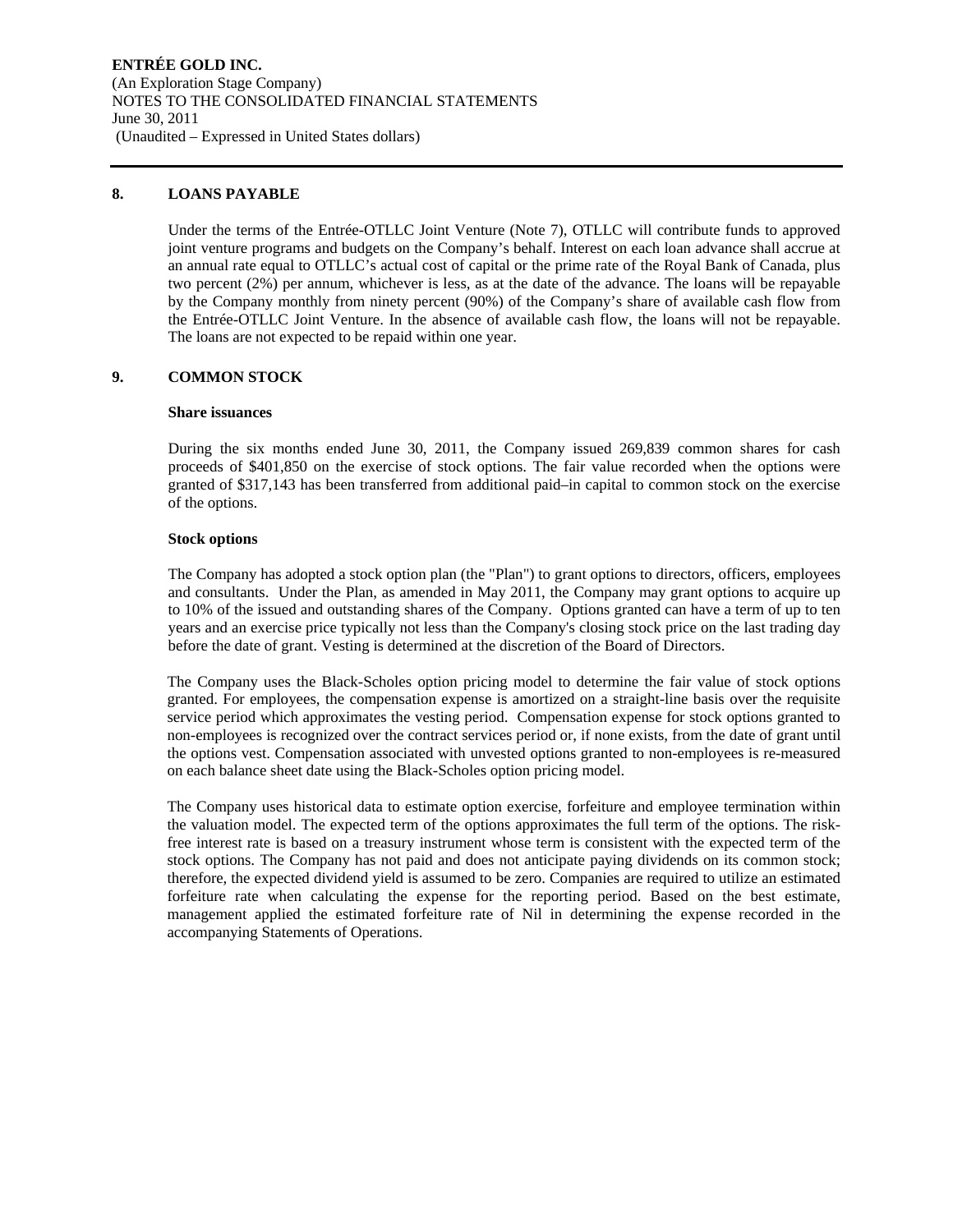# **9. COMMON STOCK** (cont'd…)

# **Stock options** (cont'd…)

Stock option transactions are summarized as follows:

|                              |             | Weighted Average      |
|------------------------------|-------------|-----------------------|
|                              | Number of   | <b>Exercise Price</b> |
|                              | Options     | (C\$)                 |
| Balance at December 31, 2009 | 10,907,800  | 1.86                  |
| Granted                      | 1,737,500   | 2.77                  |
| Exercised                    | (2,122,278) | 1.66                  |
| Cancelled                    | (1,212,722) | 1.74                  |
| Expired                      | (17,500)    | 1.71                  |
| Balance at December 31, 2010 | 9,292,800   | 2.09                  |
| Granted                      | 325,000     | 3.27                  |
| Exercised                    | (155,800)   | 2.23                  |
| Expired                      | (5,000)     | 2.60                  |
| Balance at March 31, 2011    | 9,457,000   | 2.13                  |
| Exercised                    | (114, 039)  | 1.32                  |
| Cancelled                    | (110,961)   | 1.32                  |
| Balance at June 30, 2011     | 9,232,000   | 2.15                  |

There were 325,000 stock options granted during the six months ended June 30, 2011 with a weighted average exercise price of C\$3.27 and a weighted average fair value of C\$2.06 (June 30, 2010 – C\$Nil). The number of stock options exercisable at June 30, 2011 was 9,057,000.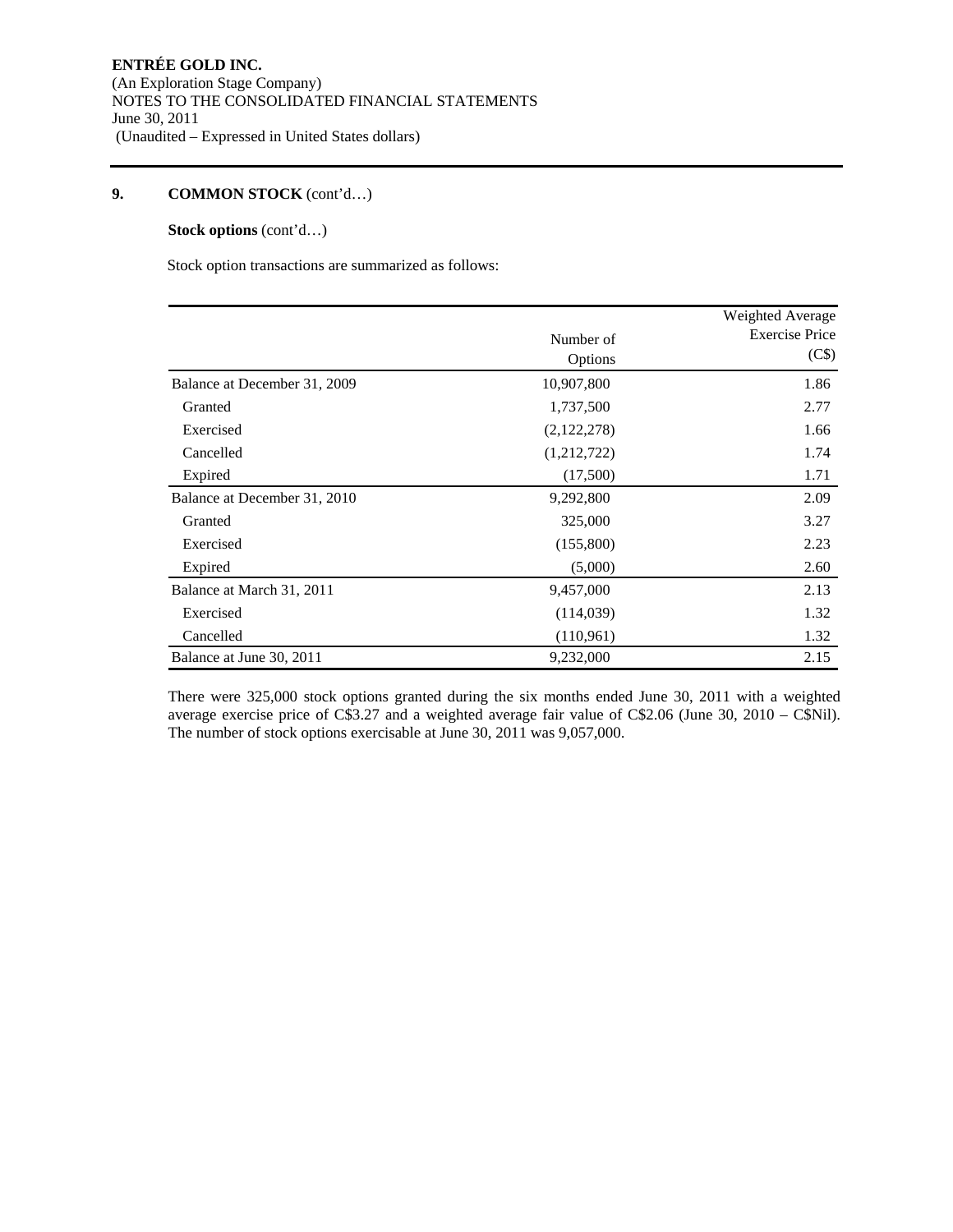# **9. COMMON STOCK** (cont'd…)

## **Stock options** (cont'd…)

At June 30, 2011, the following stock options were outstanding:

| Number of<br>Options | Exercise<br>Price<br>(C\$) | Aggregate<br><b>Intrinsic Value</b><br>(C\$) | <b>Expiry Date</b> | Number of<br>Options<br>Exercisable | Aggregate<br><b>Intrinsic Value</b><br>(C\$) |
|----------------------|----------------------------|----------------------------------------------|--------------------|-------------------------------------|----------------------------------------------|
|                      |                            |                                              |                    |                                     |                                              |
| 190,000              | 1.32<br>\$                 | \$<br>140,600                                | July 10, 2011      | 190,000                             | \$<br>140,600                                |
| 50,000               | 1.77                       | 14,500                                       | January 22, 2012   | 50,000                              | 14,500                                       |
| 200,000              | 2.16                       |                                              | April 5, 2012      | 200,000                             |                                              |
| 500,000              | 2.06                       |                                              | May 16, 2012       | 500,000                             |                                              |
| 465,000              | 2.30                       |                                              | May 31, 2012       | 465,000                             |                                              |
| 1,384,500            | 2.00                       | 83,070                                       | April 3, 2013      | 1,384,500                           | 83,070                                       |
| 12,500               | 1.55                       | 6,375                                        | May 21, 2013       | 12,500                              | 6,375                                        |
| 125,000              | 2.02                       | 5,000                                        | July 17, 2013      | 125,000                             | 5,000                                        |
| 1,105,500            | 1.55                       | 563,805                                      | September 17, 2013 | 1,105,500                           | 563,805                                      |
| 5,000                | 1.55                       | 2,550                                        | October 10, 2013   | 5,000                               | 2,550                                        |
| 1,417,000            | 1.32                       | 1,048,580                                    | February 12, 2014  | 1,417,000                           | 1,048,580                                    |
| 1,715,000            | 2.60                       |                                              | December 29, 2014  | 1,715,000                           |                                              |
| 300,000              | 2.34                       | $\overline{\phantom{0}}$                     | September 22, 2015 | 225,000                             |                                              |
| 1,437,500            | 2.86                       |                                              | November 22, 2015  | 1,437,500                           |                                              |
| 200,000              | 3.47                       | $\overline{\phantom{0}}$                     | January 4, 2016    | 150,000                             |                                              |
| 125,000              | 2.94                       |                                              | March 8, 2016      | 75,000                              |                                              |
| 9,232,000            |                            | \$<br>1,864,480                              |                    | 9,057,000                           | \$<br>1,864,480                              |

The aggregate intrinsic value in the preceding table represents the total intrinsic value, based on the Company's closing stock price of C\$2.06 per share as of June 30, 2011, which would have been received by the option holders had all option holders exercised their options as of that date. The total number of inthe-money options vested and exercisable as of June 30, 2011 was 4,289,500. The total intrinsic value of options exercised during the six months ended June 30, 2011 was \$307,127 (June 30, 2010 - \$1,903,582).

Subsequent to June 30, 2011, the Company granted 150,000 stock options with an exercise price of C\$2.05 and 100,000 stock options with an exercise price of C\$2.23 and 190,000 stock options with an exercise price of C\$1.32 were exercised.

### **Stock-based compensation**

325,000 stock options were granted during the six months ended June 30, 2011. The fair value of stock options granted during the six months ended June 30, 2011 was \$671,037 (June 30, 2010 - \$Nil). 175,000 options were vested and fully recognized upon grant, 75,000 options will be fully vested in 2011, and the remaining 75,000 will be fully vested in 2012. Stock-based compensation recognized during the six months ended June 30, 2011 was \$683,046 (June 30, 2010 - \$Nil) which has been recorded in the consolidated statements of operations as follows with corresponding additional paid-in capital recorded in stockholders' equity: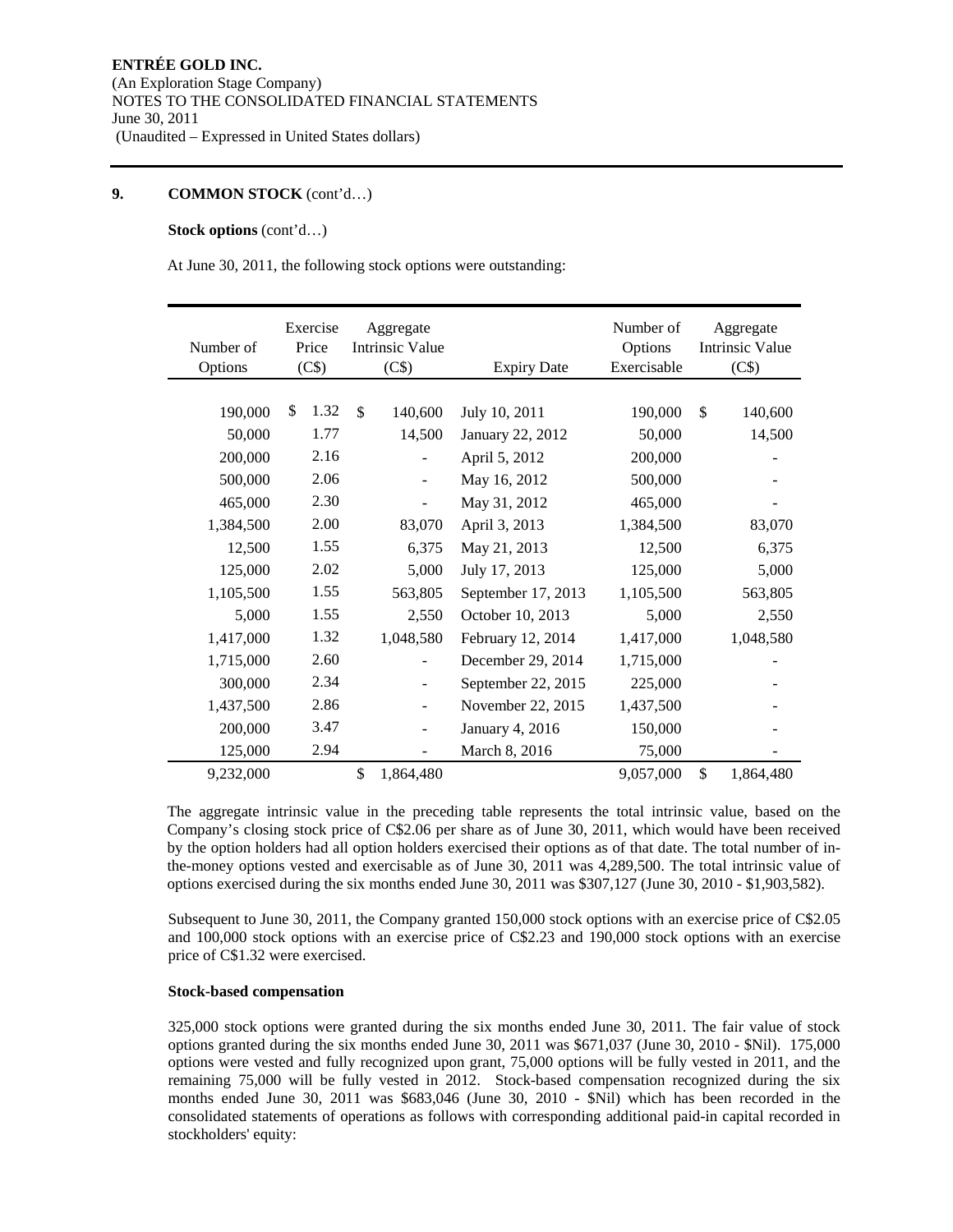## **9. COMMON STOCK** (cont'd…)

**Stock-based compensation** (cont'd…)

|                            |                   | Three Months             | Three Months             |                          | Six Months |          |      | Six Months |               |  |
|----------------------------|-------------------|--------------------------|--------------------------|--------------------------|------------|----------|------|------------|---------------|--|
|                            | Ended<br>June 30, |                          | Ended<br>June 30,        |                          | Ended      |          |      | Ended      | Cumulative to |  |
|                            |                   |                          |                          |                          |            | June 30, |      | June 30,   | June 30,      |  |
|                            |                   | 2011                     |                          | 2010                     | 2011       |          | 2010 |            | 2011          |  |
| Exploration                |                   | $\overline{\phantom{a}}$ |                          | $\blacksquare$           |            | 47.421   | \$   |            | \$ 3,708,479  |  |
| General and administration |                   | 138,077                  | $\overline{\phantom{a}}$ |                          |            | 635.625  |      |            | 17.529.288    |  |
|                            |                   | 138.077                  | -S                       | $\overline{\phantom{a}}$ | S          | 683,046  | \$   |            | \$21,237,767  |  |

The following weighted-average assumptions were used for the Black-Scholes valuation of stock options granted:

|                                  | June $30$ ,<br>2011 | December 31,<br>2010 |
|----------------------------------|---------------------|----------------------|
|                                  |                     |                      |
| Risk-free interest rate          | 2.28%               | 1.84%                |
| Expected life of options (years) | 5.0                 | 5.0                  |
| Annualized volatility            | 78%                 | 78%                  |
| Dividend rate                    | $0.00\%$            | $0.00\%$             |

# **10. SEGMENT INFORMATION**

The Company operates in one business segment being the exploration of mineral property interests.

Geographic information is as follows:

|                     | June 30,<br>2011 |    | December 31,<br>2010 |
|---------------------|------------------|----|----------------------|
|                     |                  |    |                      |
| Identifiable assets |                  |    |                      |
| <b>USA</b>          | \$<br>54,875,309 | \$ | 51,790,144           |
| Canada              | 16,374,380       |    | 23,603,838           |
| Australia           | 2,074,361        |    | 4,778,311            |
| Mongolia            | 714,256          |    | 1,027,622            |
| Peru                | 23,337           |    | 121,128              |
| China               | 25,164           |    | 38,055               |
|                     | \$<br>74,086,807 | \$ | 81,359,098           |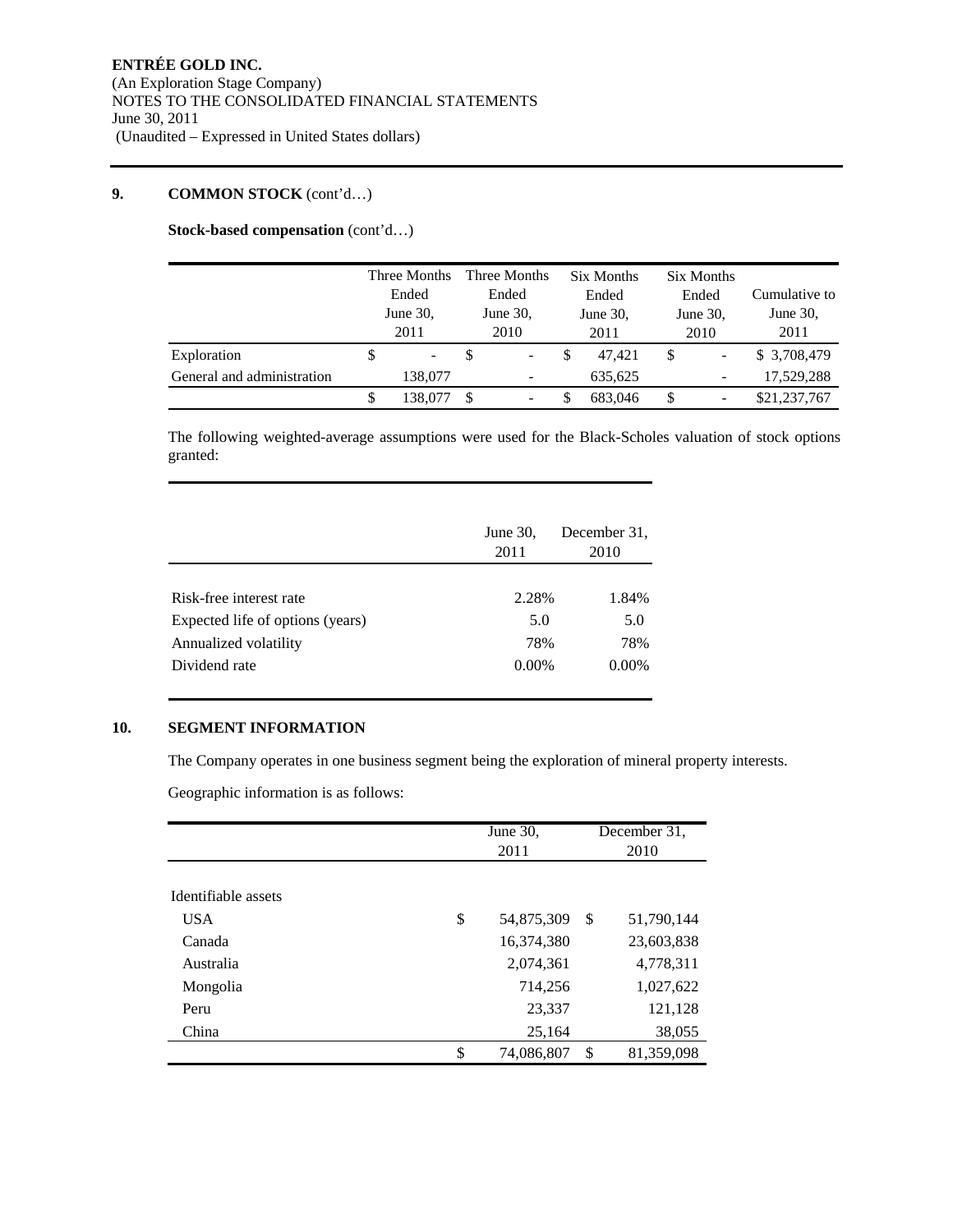### **11. FINANCIAL INSTRUMENTS**

The Company's financial instruments consist of cash, receivables, investments, accounts payable and accrued liabilities and loans payable. Unless otherwise noted, it is management's opinion that the Company is not exposed to significant interest or credit risks arising from these financial instruments. The fair value of these financial instruments approximates their carrying values, except as noted below.

The Company is exposed to currency risk by incurring certain expenditures in currencies other than the Canadian dollar. The Company does not use derivative instruments to reduce this currency risk.

Fair value measurement is based on a fair value hierarchy, which requires an entity to maximize the use of observable inputs and minimize the use of unobservable inputs when measuring fair value. The standard describes three levels of inputs that may be used to measure fair value which are:

Level 1 — Quoted prices that are available in active markets for identical assets or liabilities.

Level 2 — Quoted prices in active markets for similar assets that are observable.

Level 3 — Unobservable inputs that are supported by little or no market activity and that are significant to the fair value of the assets or liabilities.

At June 30, 2011, the Company had Level 1 financial instruments with a fair value of \$15,278,670 and one Level 3 financial instrument with a fair value of \$2,976,307 (Note 5).

|             | <b>Level 1</b> | <b>Level 2</b>           | <b>Level</b> 3           | Total      |
|-------------|----------------|--------------------------|--------------------------|------------|
| Cash        | 15,278,670 \$  | $\overline{\phantom{a}}$ | $\overline{\phantom{a}}$ | 15,278,670 |
| Investments | -              | $\overline{\phantom{a}}$ | 2,976,307                | 2,976,307  |
|             | 15,278,670     | $\overline{\phantom{a}}$ | 2,976,307                | 18,254,977 |

| <b>Fair Value Measurements Using Significant Unobservable Inputs (Level 3)</b> |  |  |
|--------------------------------------------------------------------------------|--|--|
|                                                                                |  |  |

| Balance, beginning of the year    | 2,638,185 |  |
|-----------------------------------|-----------|--|
| Total unrealized gain             | 254,000   |  |
| Total foreign exchange adjustment | 84.122    |  |
| Balance, end of year              | 2,976,307 |  |
|                                   |           |  |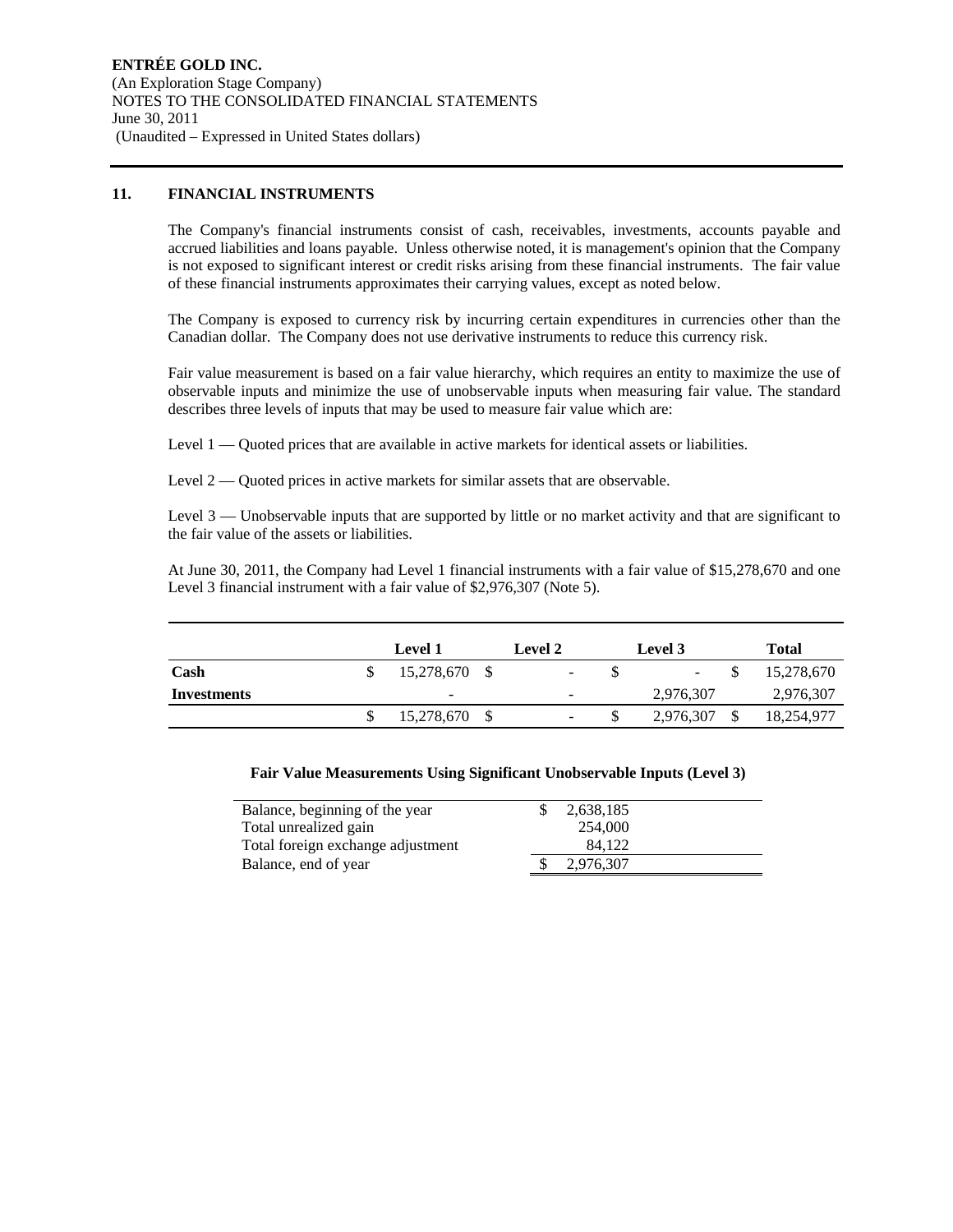# **12. ACCUMULATED OTHER COMPREHENSIVE INCOME (OCI)**

|                                                   | Three Months<br>Ended<br>June $30$ .<br>2011 | Three Months<br>Ended<br>June 30,<br>2010 |             | <b>Six Months</b><br>Ended<br>June 30,<br>2011 |    | <b>Six Months</b><br>Ended<br>June 30,<br>2010 |
|---------------------------------------------------|----------------------------------------------|-------------------------------------------|-------------|------------------------------------------------|----|------------------------------------------------|
|                                                   |                                              |                                           |             |                                                |    |                                                |
| Accumulated OCI, beginning of period:             | \$                                           | \$.                                       | 796,097     |                                                | S. |                                                |
| Currency translation adjustment                   | 4,496,376                                    |                                           |             | \$3,002,717                                    |    | (480, 928)                                     |
| Available for sale securities                     | 3,358,932                                    |                                           | 684,819     | 2,747,997                                      |    | 563,481                                        |
|                                                   | 7,855,308                                    | \$.                                       | 1,480,916   | \$5,750,714                                    | \$ | 82,553                                         |
| Other comprehensive income (loss) for the period: |                                              |                                           |             |                                                |    |                                                |
| Currency translation adjustments                  | \$<br>472,699                                | \$                                        |             | $(1,899,730)$ \$1,966,358                      | \$ | (622,705)                                      |
| Unrealized gain on available for sale             |                                              |                                           |             |                                                |    |                                                |
| investments                                       | 104,493                                      |                                           | 62,378      | 715,428                                        |    | 183,716                                        |
| Release of OCI on available for sale              |                                              |                                           |             |                                                |    |                                                |
| investments                                       | (2,174,356)                                  |                                           |             | (2,174,356)                                    |    |                                                |
| Other comprehensive income (loss) for the period: | \$<br>(1,597,164)                            | \$                                        | (1,837,352) | \$<br>507,430                                  | \$ | (438,989)                                      |
|                                                   |                                              |                                           |             |                                                |    |                                                |
| Accumulated OCI, end of period:                   |                                              |                                           |             |                                                |    |                                                |
| Currency translation adjustment                   | \$<br>4,969,075                              | S                                         | (1,103,633) | \$4,969,075                                    |    | \$(1,103,633)                                  |
| Available for sale securities                     | 1,289,069                                    |                                           | 747.197     | 1,289,069                                      |    | 747,197                                        |
|                                                   | \$<br>6,258,144                              | \$                                        | (356, 436)  | \$6,258,144                                    | \$ | (356, 436)                                     |

#### **13. SUPPLEMENTAL DISCLOSURE WITH RESPECT TO CASH FLOWS**

The significant non-cash transactions for the six months ended June 30, 2011 consisted of the following items:

- issuance of 40,000 common shares (June 30, 2010 30,000) in payment of mineral property acquisitions valued at \$122,189 (June 30, 2010 - \$82,391) which have been capitalized as mineral property interests.
- funding by OTLLC of the Company's investment requirements for the Entrée-OTLLC Joint Venture of \$1,289,608.

## **14. COMMITMENTS**

The Company is committed to make lease payments for the rental of office space as follows:

| 2011 | 136,550     |
|------|-------------|
| 2012 | 199,814     |
| 2013 | 192,128     |
| 2014 | 212,604     |
| 2015 | 216,627     |
| 2016 | 219,501     |
| 2017 | 91,459      |
|      | \$1,268,683 |

The Company incurred lease expense of \$170,156 (June 30, 2010 – \$146,369) for the six months ended June 30, 2011.